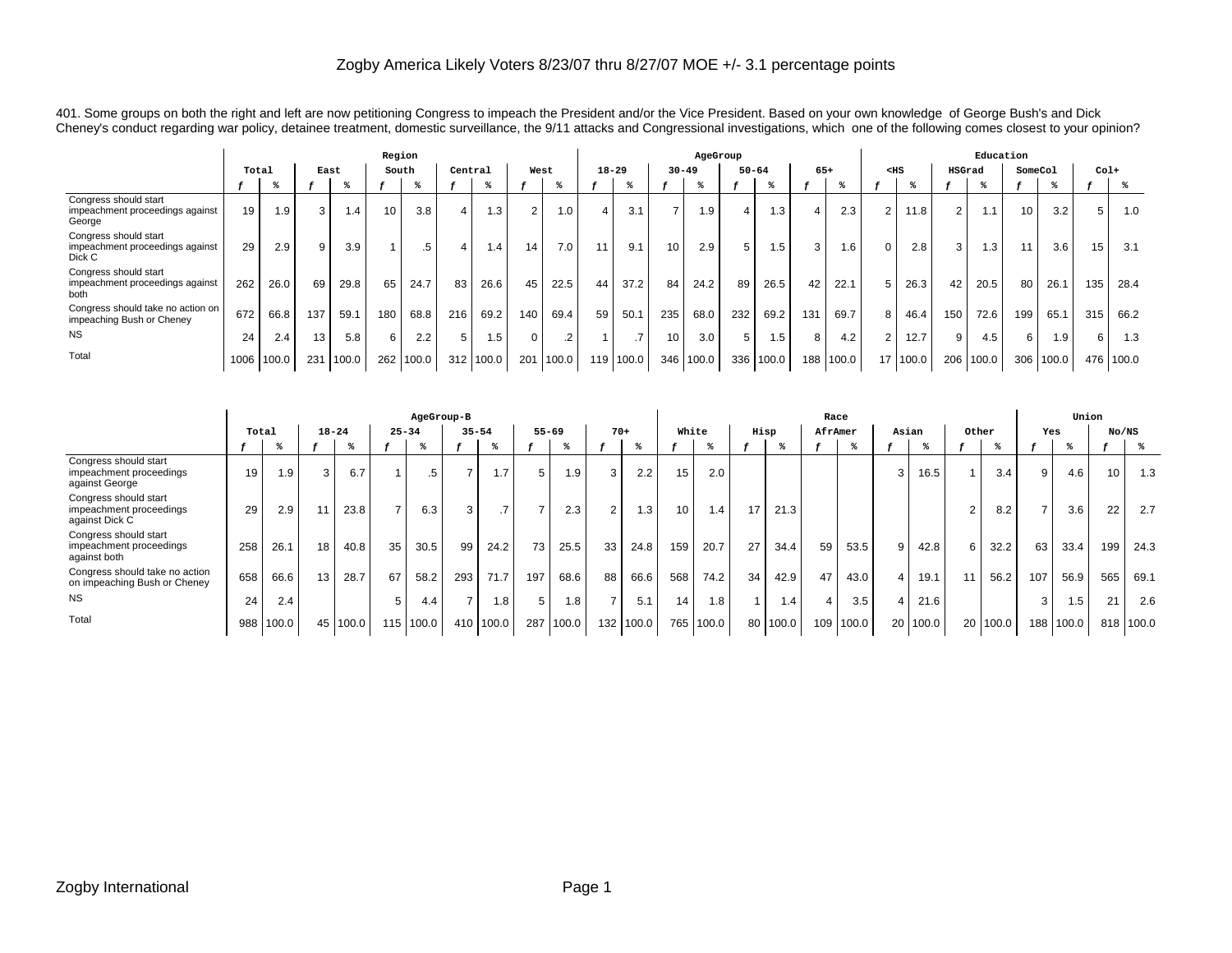401. Some groups on both the right and left are now petitioning Congress to impeach the President and/or the Vice President. Based on your own knowledge of George Bush's and Dick Cheney's conduct regarding war policy, detainee treatment, domestic surveillance, the 9/11 attacks and Congressional investigations, which one of the following comes closest to your opinion?

|                                                                    |       |       |                 |          | Live    |       |         |       |       |       |                |               |                  |       |                | Ideology |      |               |                |                               |        |       |     | Child<17 |       |           |
|--------------------------------------------------------------------|-------|-------|-----------------|----------|---------|-------|---------|-------|-------|-------|----------------|---------------|------------------|-------|----------------|----------|------|---------------|----------------|-------------------------------|--------|-------|-----|----------|-------|-----------|
|                                                                    | Total |       |                 | Lge City | Sm City |       | Suburbs |       | Rural |       | Prog           |               | Lib              |       | Mod            |          | Cons |               | VCons          |                               | Libert |       | Yes |          | No/NS |           |
|                                                                    |       |       |                 |          |         |       |         |       |       |       |                |               |                  |       |                |          |      |               |                |                               |        |       |     |          |       |           |
| Congress should start<br>impeachment proceedings against<br>George | 19    | 1.9   | 3               | $.6\,$   | 8       | 2.9   |         | .4    | 6     | 2.5   | 4              | 6.1           | 2                | 1.0   | 8              | 2.4      | Δ    | 1.4           |                |                               |        |       | 6   | 2.2      | 13    | 1.8       |
| Congress should start<br>impeachment proceedings against<br>Dick C | 29    | 2.9   | 10 <sub>1</sub> | 4.7      | 6       | 2.2   | 2       |       | 12    | 4.6   | 0              | $\rightarrow$ | 10 <sup>1</sup>  | 5.7   | 16             | 4.6      |      | $\mathcal{A}$ |                | $\mathsf{I} \cdot \mathsf{4}$ |        |       | 3   | 1.2      | 26    | 3.6       |
| Congress should start<br>impeachment proceedings against<br>both   | 261   | 26.0  | 55              | 27.0     | 74      | 26.2  | 95      | 35.5  | 38    | 14.9  | 35             | 59.7          | 90               | 51.7  | 79             | 23.2     | 43   | 14.0          | $\overline{2}$ | 2.3 <sub>1</sub>              |        | 21.5  | 61  | 21.2     | 201   | 27.9      |
| Congress should take no action on<br>impeaching Bush or Cheney     | 670   | 66.8  | 130             | 64.2     | 186     | 66.2  | 164     | 61.4  | 190   | 75.3  | 19             | 32.6          | 67               | 38.7  | 230            | 67.6     | 251  | 81.3          | 66             | 92.7                          | 12     | 78.5  | 211 | 73.6     | 461   | 64.1      |
| <b>NS</b>                                                          | 24    | 2.4   | 5               | 2.5      |         | 2.5   | 5       | 2.1   |       | 2.7   | $\overline{A}$ | 1.0           | 5                | 2.8   | $\overline{ }$ | 2.2      | 9    | 2.8           | 3              | 3.6                           |        |       | 5   | 1.9      | 19    | 2.6       |
| Total                                                              | 1003  | 100.0 | 202             | 100.0    | 281     | 100.0 | 267     | 100.0 | 253   | 100.0 |                | 59 100.0      | 174 <sub>1</sub> | 100.0 | 340            | 100.0    |      | 308 100.0     | 71             | 1100.0                        | 15     | 100.0 | 287 | 100.0    |       | 719 100.0 |

|                                                                    |       |       |                 |               |     | Religion Recoded      |        |       |                |                  |                | BornAgain     |       |                  |     |           |        |                  |                  | Attend Church   |          |       |        |       |        |       |
|--------------------------------------------------------------------|-------|-------|-----------------|---------------|-----|-----------------------|--------|-------|----------------|------------------|----------------|---------------|-------|------------------|-----|-----------|--------|------------------|------------------|-----------------|----------|-------|--------|-------|--------|-------|
|                                                                    | Total |       | Catholic        |               |     | Protestant            | Jewish |       | Other/None     |                  | Yes            |               | No/NS |                  |     | Weekly+   | Weekly |                  | $1 - 2/m$ o      |                 | Holidays |       | Rarely |       | Never  |       |
|                                                                    |       |       |                 |               |     |                       |        |       |                |                  |                |               |       |                  |     |           |        |                  |                  |                 |          |       |        |       |        |       |
| Congress should start<br>impeachment proceedings<br>against George | 19    | 1.9   |                 | $\mathcal{A}$ | 16  | 3.2                   |        |       | $\overline{2}$ | 8                | 3              | 1.3           | 13    | 4.9              |     |           |        | 1.3              | 5                | 4.0             |          |       | 8      | 3.7   |        |       |
| Congress should start<br>impeachment proceedings<br>against Dick C | 29    | 2.9   | 13 <sub>1</sub> | 4.8           | 6   | $\overline{ }$        |        | 24.1  | 3              | $\overline{.4}$  | $\overline{2}$ | $\rightarrow$ |       | 1.4 <sup>1</sup> | 9   | 5.0       |        | .2               | 4                | 3.1             | 4        | 5.7   | 9      | 4.1   | $\sim$ | 2.9   |
| Congress should start<br>impeachment proceedings<br>against both   | 262   | 26.2  | 72              | 26.8          | 95  | 19.0                  | 9      | 28.6  | 85             | 42.7             | 40             | 17.1          | 55    | 20.6             | 37  | 21.5      | 58     | 18.6             | 36               | 27.4            | 23       | 29.4  | 79     | 37.5  | 27     | 27.5  |
| Congress should take no action<br>on impeaching Bush or Cheney     | 671   | 67.1  | 175             | 65.0          | 375 | 75.0                  | 14     | 47.3  | 106            | 53.2             | 183            | 78.2          | 194   | 72.4             | 121 | 71.1      | 235    | 75.2             | 86               | 64.9            | 48       | 61.8  | 114    | 54.1  | 65     | 67.8  |
| <b>NS</b>                                                          | 20    | 2.0   | 8               | 2.9           | 8   | 1.7<br>$\overline{A}$ |        |       | $\overline{4}$ | 0.8 <sub>1</sub> | 6              | 2.7           |       |                  | 3   | 1.6       | 15     | 4.7              |                  | $\overline{.7}$ | 2        | 3.1   |        |       |        | 1.1   |
| Total                                                              | 1000  | 100.0 | 270             | 100.0         | 500 | 100.0                 | 30     | 100.0 |                | 200 100.0        |                | 234 100.0     | 267   | 100.0            |     | 170 100.0 |        | $312 \mid 100.0$ | 132 <sub>1</sub> | 100.0           | 78       | 100.0 | 210    | 100.0 | 97     | 100.0 |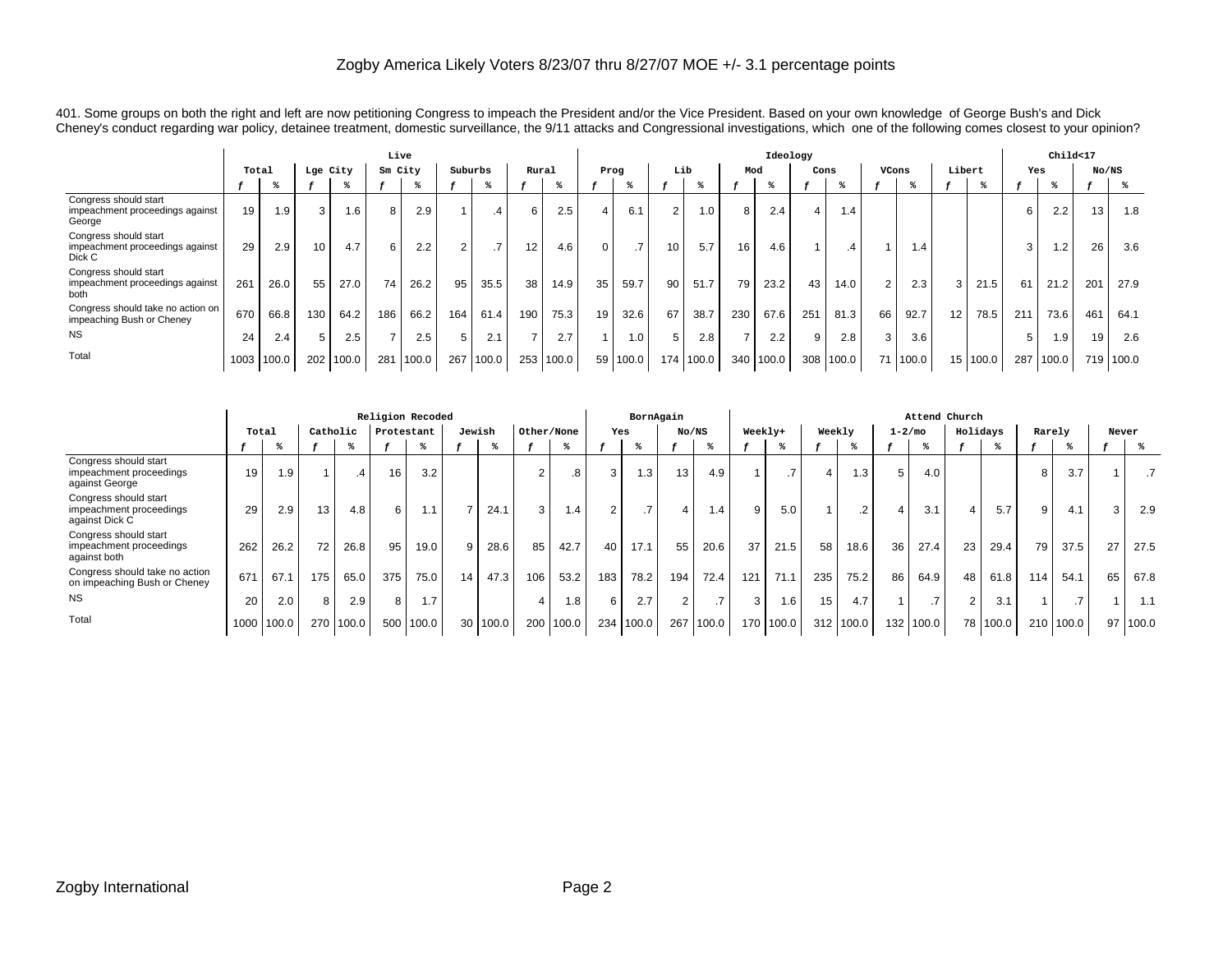401. Some groups on both the right and left are now petitioning Congress to impeach the President and/or the Vice President. Based on your own knowledge of George Bush's and Dick Cheney's conduct regarding war policy, detainee treatment, domestic surveillance, the 9/11 attacks and Congressional investigations, which one of the following comes closest to your opinion?

|                                                                    |       |       |         |       | Status |       |                  |       |                 |       |                    |       | Resident |       |                     |       |     | Own Gun? |       |       |     | Armed Forces |                |       |
|--------------------------------------------------------------------|-------|-------|---------|-------|--------|-------|------------------|-------|-----------------|-------|--------------------|-------|----------|-------|---------------------|-------|-----|----------|-------|-------|-----|--------------|----------------|-------|
|                                                                    | Total |       | Married |       | Single |       | D/W/S            |       | Civil           | union | My city or<br>town |       | America  |       | The planet<br>earth |       | Yes |          | No/NS |       | Yes |              | No/NS          |       |
|                                                                    |       |       |         |       |        |       |                  |       |                 |       |                    |       |          |       |                     |       |     |          |       |       |     |              |                |       |
| Congress should start<br>impeachment proceedings against<br>George | 19    | 1.9   | 9       | I.5   | 3      | 2.0   | 6                | 3.5   |                 |       | 10                 | 2.9   | ⇁        | 1.6   | $\overline{2}$      | .9    | 13  | 2.9      | 6     | 1.1   | 12  | 1.6          | $\overline{ }$ | 2.7   |
| Congress should start<br>impeachment proceedings against<br>Dick C | 29    | 2.9   | 6       | .9    |        | 11.4  | 5                | 2.7   | $\Omega$        | 4.2   | $\rightarrow$      | 2.1   | 17       | 3.7   | 6                   | 2.7   | 5.  | 1.0      | 24    | 4.5   | 18  | 2.4          | 11             | 4.6   |
| Congress should start<br>impeachment proceedings against<br>both   | 260   | 25.9  | 132     | 20.2  | 64     | 41.9  | 58               | 31.3  | 6               | 49.7  | 62                 | 19.1  | 92       | 20.4  | 98                  | 47.6  | 97  | 21.3     | 161   | 30.0  | 185 | 24.1         | 76             | 32.3  |
| Congress should take no action<br>on impeaching Bush or Cheney     | 672   | 66.9  | 491     | 75.2  | 64     | 41.6  | 112              | 60.1  | 5               | 46.1  | 241                | 73.7  | 324      | 72.1  | 99                  | 48.2  | 336 | 73.4     | 327   | 61.1  | 541 | 70.3         | 131            | 55.5  |
| <b>NS</b>                                                          | 24    | 2.4   | 15      | 2.3   | 5      | 3.1   | 4                | 2.3   |                 |       | -                  | 2.2   | 10       | 2.2   |                     | .6    | 6   | 1.4      | 18    | 3.3   | 13  | 1.6          | 11             | 4.9   |
| Total                                                              | 1004  | 100.0 | 653     | 100.0 | 154    | 100.0 | 186 <sub>1</sub> | 100.0 | 12 <sub>1</sub> | 100.0 | 327                | 100.0 | 449      | 100.0 | 206                 | 100.0 | 457 | 100.0    | 535   | 100.0 | 770 | 100.0        | 236            | 100.0 |

|                                                                    |       |       |        |               |        | Sports Attendance |                          |       |                         |       |                |       |        |       |     |        |           | Shop Wal-Mart |       |       |          |                 |                 | Passport |       |           |
|--------------------------------------------------------------------|-------|-------|--------|---------------|--------|-------------------|--------------------------|-------|-------------------------|-------|----------------|-------|--------|-------|-----|--------|-----------|---------------|-------|-------|----------|-----------------|-----------------|----------|-------|-----------|
|                                                                    | Total |       |        | <b>NASCAR</b> | Little | League            | High<br>school<br>sports |       | Profession<br>al sports |       | NS             |       | Weekly |       |     | Few/mo | Couple/yr |               | Never |       | Other/NS |                 | Yes             |          | No/NS |           |
|                                                                    |       |       |        |               |        |                   |                          |       |                         |       |                | ℁     |        |       |     |        |           |               |       |       |          |                 |                 |          |       |           |
| Congress should start<br>impeachment proceedings<br>against George | 19    | 1.9   | $\sim$ | 2.6           |        | .9                |                          | 3.7   | 10                      | 1.9   | $\overline{2}$ | .9    | 9      | 3.3   | 6   | 2.0    | 3         | 1.6           |       | .3    |          |                 | 6               | 1.3      | 13    | 2.5       |
| Congress should start<br>impeachment proceedings<br>against Dick C | 29    | 2.9   |        | 1.7           |        | .5                |                          | .4    | 23                      | 4.2   | 3              | 1.4   | 3      | 1.0   | 10  | 3.4    |           | 5.2           | 5     | 3.4   | 0        | $.7\phantom{0}$ | 14 <sub>1</sub> | 2.8      | 15    | 2.9       |
| Congress should start<br>impeachment proceedings<br>against both   | 261   | 26.0  | 24     | 31.7          | 10     | 16.9              | 22                       | 18.5  | 146                     | 26.3  | 59             | 30.0  | 60     | 21.0  | 64  | 22.6   | 43        | 21.2          | 70    | 43.9  | 22       | 32.2            | 152             | 30.8     | 110   | 21.5      |
| Congress should take no action<br>on impeaching Bush or Cheney     | 672   | 66.9  | 48     | 62.9          | 45     | 75.7              | 90                       | 75.6  | 363                     | 65.6  | 126            | 64.0  | 208    | 72.7  | 196 | 69.0   | 143       | 69.8          | 82    | 51.3  | 43       | 62.2            | 314             | 63.8     | 358   | 69.7      |
| <b>NS</b>                                                          | 24    | 2.4   |        | 1.1           | $\sim$ | 5.0               | 2                        | 1.9   | 11                      | 2.0   | $\overline{7}$ | 3.7   | 6      | 2.1   | 8   | 3.0    | 5         | 2.2           | 2     | 1.1   | 3        | 4.8             | $\overline{ }$  | 1.3      | 18    | 3.4       |
| Total                                                              | 1005  | 100.0 | 77     | 100.0         | 59     | 100.0             | 120                      | 100.0 | 553                     | 100.0 | 197            | 100.0 | 286    | 100.0 | 284 | 100.0  | 205       | 100.0         | 160   | 100.0 |          | 70 100.0        | 492             | 100.0    |       | 514 100.0 |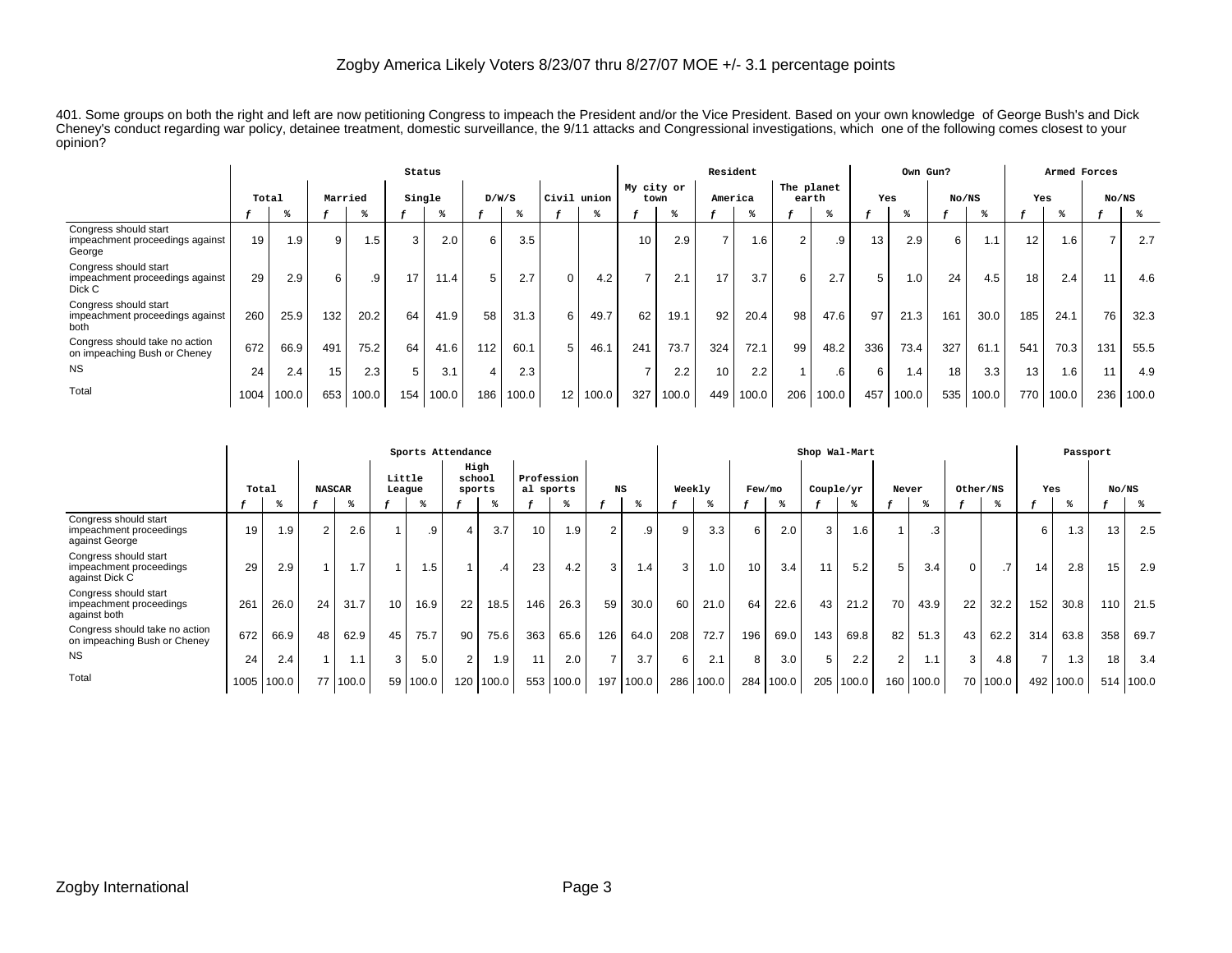|                                                                    |       |       | Gender |       |        |       |                 | Outside wages |               |       |     |            | Party Recoded |       |             |       |
|--------------------------------------------------------------------|-------|-------|--------|-------|--------|-------|-----------------|---------------|---------------|-------|-----|------------|---------------|-------|-------------|-------|
|                                                                    | Total |       | Male   |       | Female |       |                 | Yes           | No/NS         |       |     | Democratic | Republican    |       | Independent |       |
|                                                                    |       |       |        |       |        |       |                 |               |               |       |     |            |               |       |             |       |
| Congress should start<br>impeachment proceedings against<br>George | 19    | 1.9   | 6      | 1.2   | 13     | 2.5   | 10 <sup>1</sup> | 3.3           | 3             | 1.3   | 9   | 2.3        | 6             | 1.5   | 4           | 1.7   |
| Congress should start<br>impeachment proceedings against<br>Dick C | 29    | 2.9   | 24     | 4.8   | 5      | 1.0   |                 | .9            | 3             | 1.2   | 24  | 6.2        | $\sim$<br>z   | .6    | 3           | 1.2   |
| Congress should start<br>impeachment proceedings against<br>both   | 262   | 26.0  | 129    | 26.2  | 133    | 25.8  | 86              | 28.5          | 46            | 22.1  | 165 | 43.0       | 17            | 4.8   | 80          | 30.5  |
| Congress should take no action<br>on impeaching Bush or Cheney     | 672   | 66.8  | 327    | 66.3  | 345    | 67.3  | 194             | 64.1          | 151           | 71.9  | 174 | 45.4       | 334           | 92.2  | 165         | 62.9  |
| <b>NS</b>                                                          | 24    | 2.4   |        | 1.4   | 17     | 3.3   | 10              | 3.2           | $\rightarrow$ | 3.5   | 11  | 2.9        | 3             | .9    | 9           | 3.6   |
| Total                                                              | 1006  | 100.0 | 493    | 100.0 | 513    | 100.0 | 302             | 100.0         | 211           | 100.0 | 382 | 100.0      | 362           | 100.0 | 262         | 100.0 |

401. Some groups on both the right and left are now petitioning Congress to impeach the President and/or the Vice President. Based on your own knowledge of George Bush's and Dick Cheney's conduct regarding war policy, detainee treatment, domestic surveillance, the 9/11 attacks and Congressional investigations, which one of the following comes closest to your opinion?

|                                                                    |       |       |                |       |                |           |                | Income |          |       |           |       |          |       |
|--------------------------------------------------------------------|-------|-------|----------------|-------|----------------|-----------|----------------|--------|----------|-------|-----------|-------|----------|-------|
|                                                                    | Total |       | $<$ \$25 $K$   |       |                | $$25-35K$ | \$35-50K       |        | \$50-75K |       | \$75-100K |       | $$100K+$ |       |
|                                                                    |       |       |                |       |                |           |                |        |          |       |           |       |          |       |
| Congress should start<br>impeachment proceedings against<br>George | 17    | 1.9   | $\overline{2}$ | 1.7   |                | 1.2       | $\overline{2}$ | 1.6    |          | 1.4   |           | .5    | 8        | 3.9   |
| Congress should start<br>impeachment proceedings against<br>Dick C | 17    | 1.9   | 0              | .4    |                | .6        | 2              | 1.1    |          | .6    | 3         | 2.3   | 10       | 5.3   |
| Congress should start<br>impeachment proceedings against<br>both   | 232   | 26.2  | 31             | 30.4  | 48             | 43.7      | 32             | 23.0   | 59       | 27.6  | 27        | 21.4  | 35       | 18.0  |
| Congress should take no action<br>on impeaching Bush or Cheney     | 601   | 67.8  | 60             | 59.7  | 57             | 52.3      | 101            | 72.6   | 150      | 69.8  | 91        | 72.1  | 141      | 72.1  |
| <b>NS</b>                                                          | 20    | 2.2   | 8              | 7.8   | $\overline{2}$ | 2.1       | $\overline{2}$ | 1.7    |          | . .   |           | 3.7   |          | .6    |
| Total                                                              | 887   | 100.0 | 101            | 100.0 | 110            | 100.0     | 139            | 100.0  | 215      | 100.0 | 127       | 100.0 | 195      | 100.0 |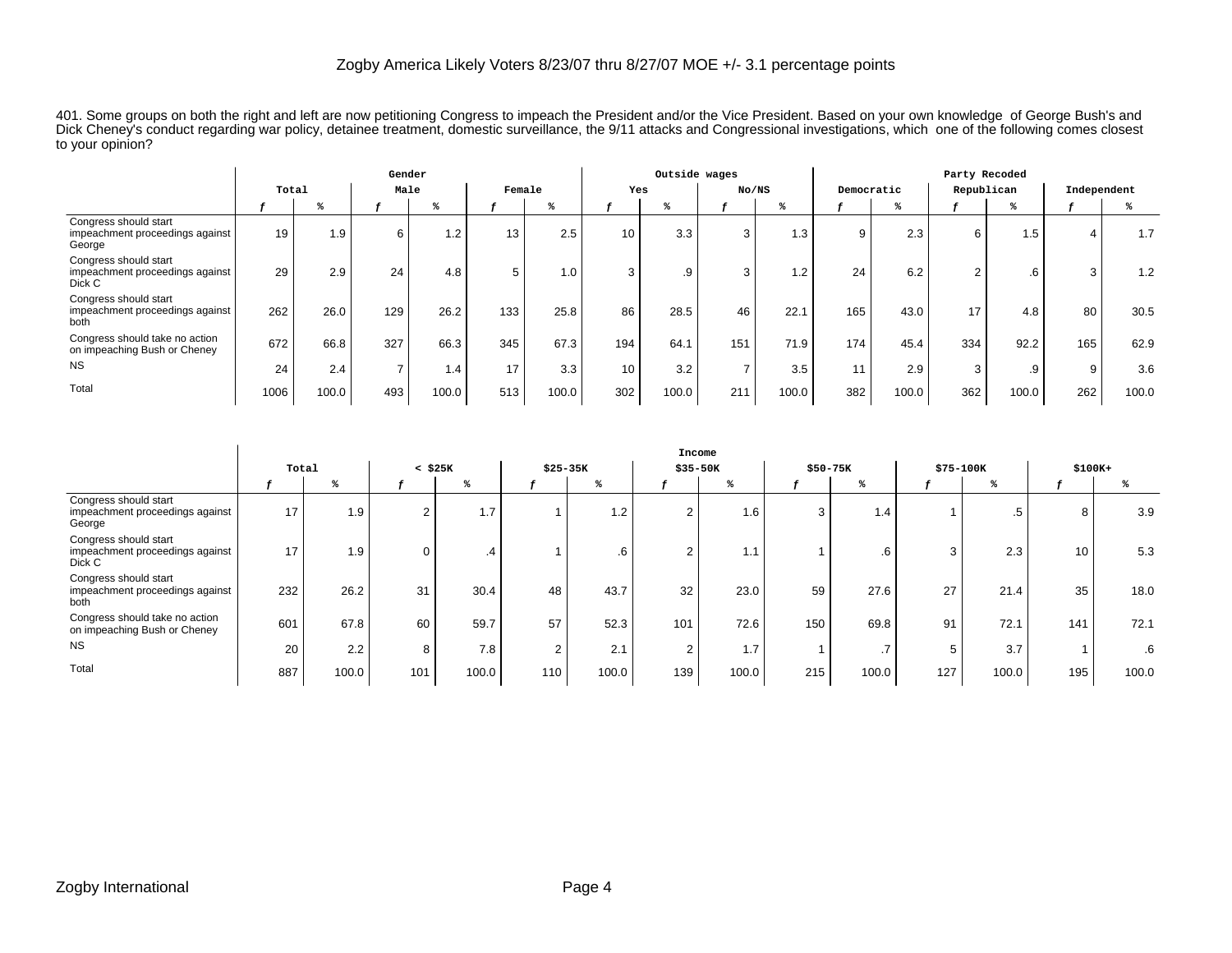402. There are three main schools of thought regarding the 9/11 attacks. The first theory is the official story, and maintains that 19 Arab fundamentalists executed a surprise attack which caught US intelligence and military forces off guard. The second theory known as Let It Happen argues that certain elements in the US government knew the attacks were coming but consciously let them proceed for various political, military and economic motives; and the third theory Made It Happen contends that certain US government elements actively planned or assisted some aspects of the attacks. Based upon your knowledge of 9/11 events and their aftermath, which theory are you more likely to agree with?

|                |       |       |     |       | Region          |       |         |             |      |       |           |       |           | AgeGroup |     |           |       |             |        |       |                 | Education |         |       |        |       |
|----------------|-------|-------|-----|-------|-----------------|-------|---------|-------------|------|-------|-----------|-------|-----------|----------|-----|-----------|-------|-------------|--------|-------|-----------------|-----------|---------|-------|--------|-------|
|                | Total |       |     | East  | South           |       | Central |             | West |       | $18 - 29$ |       | $30 - 49$ |          |     | $50 - 64$ | $65+$ |             | $<$ HS |       | HSGrad          |           | SomeCol |       | $Col+$ |       |
|                |       |       |     |       |                 |       |         |             |      |       |           |       |           |          |     |           |       |             |        |       |                 |           |         |       |        |       |
| Official story | 639   | 63.6  | 131 | 56.8  | 183             | 69.9  | 207     | 66.4        | 118  | 58.7  | 40        | 33.3  | 214       | 62.0     | 244 | 72.7      | 126   | 67.1        | 6 I    | 36.9  | 101             | 48.8      | 189     | 61.8  | 343    | 72.1  |
| Let it happen  | 266   | 26.4  | 73  | 31.6  | 54              | 20.7  | 73      | 23.4        | 66   | 32.6  | 74        | 62.5  | 84        | 24.2     | 69  | 20.5      | 37    | 19.5        |        | 28.0  | 73 <sub>1</sub> | 35.7      | 86      | 28.2  | 100    | 21.1  |
| Made it happen | 46    | 4.6   | 10  | 4.5   | 15              | 5.7   | 14      | 4.6         |      | 3.4   |           | 1.0   | 28        | 8.1      | 10  | 2.8       |       | 3.8         |        | 6.0   | 20 <sub>1</sub> | 9.6       | 11      | 3.6   | 14     | 3.0   |
| <b>NS</b>      | 54    | 5.4   | 17  |       | 10 <sub>1</sub> | 3.7   | 18      | 5.6         | 11   | 5.3   | 4         | 3.1   | 20        | 5.7      | 13  | 3.9       | 18    | 9.6         |        | 29.1  | 12 <sub>1</sub> | 5.9       | 19      | 6.3   | 18     | 3.8   |
| Total          | 1006  | 100.0 | 231 | 100.0 | 262             | 100.0 |         | 312   100.0 | 201  | 100.0 | 119 l     | 100.0 | 346       | 100.0    | 336 | 100.0     |       | 188   100.0 | 17     | 100.0 | 206             | 100.0     | 306     | 100.0 | 476    | 100.0 |

|                |       |       |           |       |           | AgeGroup-B       |           |             |           |       |                  |       |       |       |                 |       | Race            |           |                 |       |                 |            |                  | Union |       |           |
|----------------|-------|-------|-----------|-------|-----------|------------------|-----------|-------------|-----------|-------|------------------|-------|-------|-------|-----------------|-------|-----------------|-----------|-----------------|-------|-----------------|------------|------------------|-------|-------|-----------|
|                | Total |       | $18 - 24$ |       | $25 - 34$ |                  | $35 - 54$ |             | $55 - 69$ |       | $70+$            |       | White |       |                 | Hisp  | AfrAmer         |           | Asian           |       | Other           |            | Yes              |       | No/NS |           |
|                |       |       |           |       |           |                  |           |             |           |       |                  |       |       |       |                 |       |                 |           |                 |       |                 |            |                  |       |       |           |
| Official story | 624   | 63.2  | 13        | 28.0  | 49        | 43.0             | 269       | 65.8        | 207       | 72.0  | 86               | 65.5  | 544   | 71.7  | 22              | 27.6  | 47              | 43.1      |                 | 34.0  | 12 <sub>1</sub> | 59.4       | 116              | 61.5  | 524   | 64.0      |
| Let it happen  | 263   | 26.6  | 33        | 72.0  | 53        | 46.5             | 86        | 21.0        | 65        | 22.7  | 26 <sub>1</sub>  | 20.0  | 175   | 22.9  | 34              | 42.9  | 40              | 36.9      | 9 I             | 44.4  |                 | 24.5       | 58               | 30.9  | 208   | 25.4      |
| Made it happen | 46    | 4.7   |           |       |           | $2.2\phantom{0}$ | 33        | 8.1         |           | ، ۱   | 6.               | 4.7   | 21    | 2.7   | 13              | 16.6  | 8               | 6.9       |                 |       |                 | 16.7       | 10               | 5.4   | 36    | 4.4       |
| <b>NS</b>      | 54    | 5.5   |           |       |           | 8.3              | 21        | 5.1         |           | 4.0   | 13               | 9.7   | 26    | 3.4   | 10 <sup>°</sup> | 12.9  | 14 <sub>1</sub> | 13.1      |                 | 21.6  |                 |            | 4                | 2.2   | 50    | 6.2       |
| Total          | 988   | 100.0 | 45        | 100.0 | 115       | 100.0            |           | 410   100.0 | 287       | 100.0 | 132 <sub>1</sub> | 100.0 | 765   | 100.0 | 80              | 100.0 |                 | 109 100.0 | 20 <sub>1</sub> | 100.0 |                 | 20   100.0 | 188 <sub>1</sub> | 100.0 |       | 818 100.0 |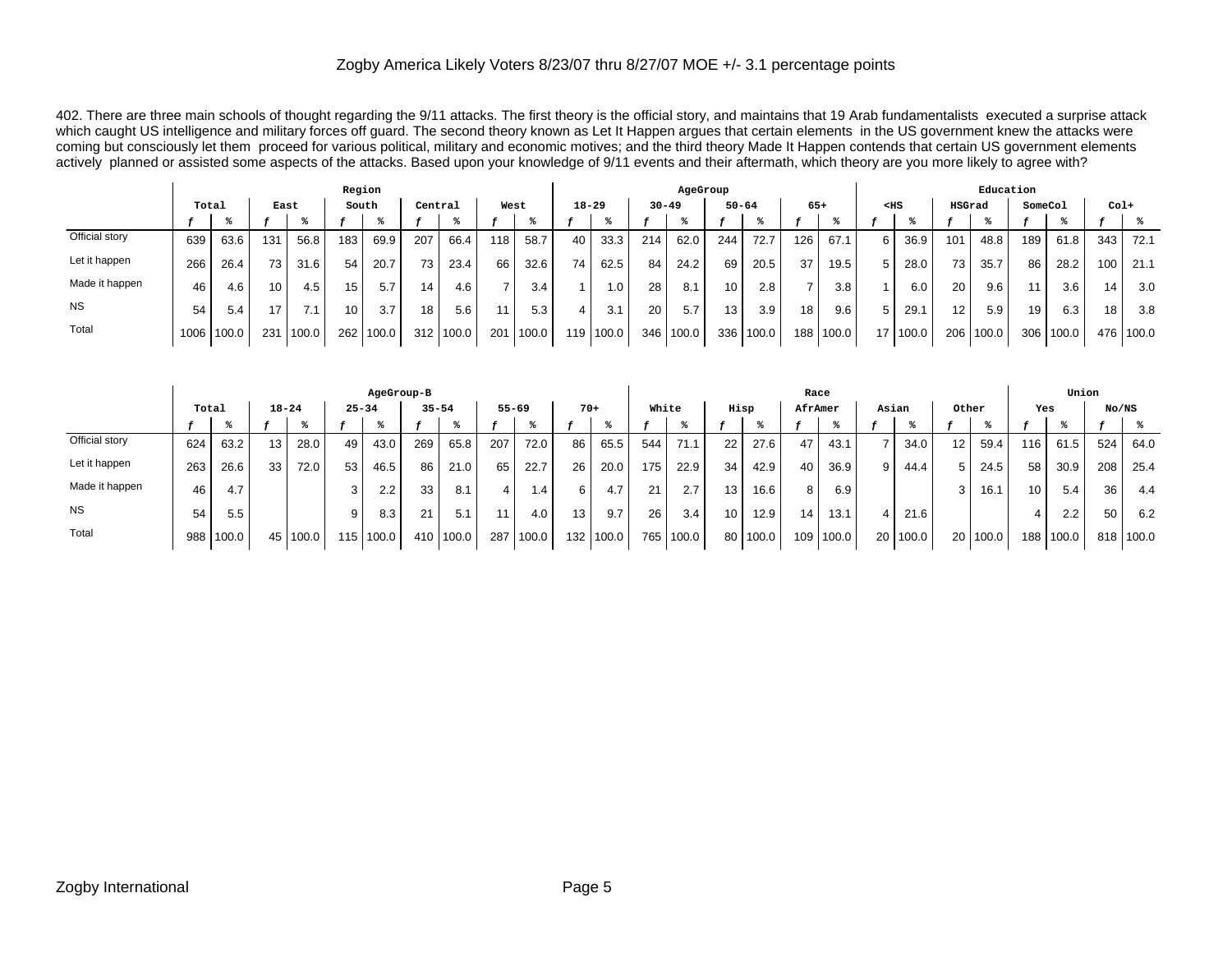402. There are three main schools of thought regarding the 9/11 attacks. The first theory is the official story, and maintains that 19 Arab fundamentalists executed a surprise attack which caught US intelligence and military forces off guard. The second theory known as Let It Happen argues that certain elements in the US government knew the attacks were coming but consciously let them proceed for various political, military and economic motives; and the third theory Made It Happen contends that certain US government elements actively planned or assisted some aspects of the attacks. Based upon your knowledge of 9/11 events and their aftermath, which theory are you more likely to agree with?

|                |       |       |     |          | Live            |       |         |       |                 |       |                 |       |       |       |     | Ideology |                 |           |       |                  |        |            |                 | Child<17 |       |           |
|----------------|-------|-------|-----|----------|-----------------|-------|---------|-------|-----------------|-------|-----------------|-------|-------|-------|-----|----------|-----------------|-----------|-------|------------------|--------|------------|-----------------|----------|-------|-----------|
|                | Total |       |     | Lge City | Sm City         |       | Suburbs |       | Rural           |       | Prog            |       |       | Lib   | Mod |          | Cons            |           | VCons |                  | Libert |            | Yes             |          | No/NS |           |
|                |       |       |     |          |                 |       |         |       |                 |       |                 |       |       |       |     |          |                 |           |       |                  |        |            |                 |          |       |           |
| Official story | 637   | 63.5  | 141 | 69.8     | 177             | 63.2  | 150     | 56.3  | 168             | 66.6  | 31              | 53.3  | 93    | 53.4  | 216 | 63.4     | 215             | 69.9      | 58    | 81.8             |        | 69.6       | 184             | 64.2     | 455   | 63.3      |
| Let it happen  | 266   | 26.5  | 44  | 21.5     | 79              | 28.0  | 79      | 29.4  | 65              | 25.7  | 21              | 35.8  | 60    | 34.4  | 92  | 27.0     | 69              | 22.3      |       | 5.9              |        | 18.8       | 70 <sub>1</sub> | 24.3     | 196   | 27.3      |
| Made it happen | 46    | 4.6   |     | 4.7      | 16 <sub>1</sub> | 5.7   |         | 4.3   | 10 <sub>1</sub> | 3.8   |                 | 1.7   | 9     | 5.0   | 19  | 5.7      | 13 <sub>1</sub> | 4.1       |       | $\overline{0}$ . |        | 11.6       | 18              | 6.1      | 29    | 4.0       |
| <b>NS</b>      | 54    | 5.3   | 81  | 4.0      | 9               | 3.2   | 27      | 10.1  | 10              | 3.9   | 5               | 9.2   | 13    | 7.2   | 13  | 3.9      |                 | 3.7       | 8     | 11.3             |        |            | 15 <sub>1</sub> | 5.4      | 39    | -5.4      |
| Total          | 1003  | 100.0 | 202 | 100.0    | 281             | 100.0 | 267     | 100.0 | 253             | 100.0 | 59 <sub>1</sub> | 100.0 | 174 l | 100.0 | 340 | 100.0    |                 | 308 100.0 |       | 1100.0           |        | 15   100.0 | 287             | 100.0    |       | 719 100.0 |

|                |        |       |     |          |            | Religion Recoded |        |       |            |       |     | BornAgain |       |       |         |       |                 |                  |             | Attend Church |          |          |        |           |       |       |
|----------------|--------|-------|-----|----------|------------|------------------|--------|-------|------------|-------|-----|-----------|-------|-------|---------|-------|-----------------|------------------|-------------|---------------|----------|----------|--------|-----------|-------|-------|
|                | Total  |       |     | Catholic | Protestant |                  | Jewish |       | Other/None |       | Yes |           | No/NS |       | Weekly+ |       | Weekly          |                  | $1 - 2/m$ o |               | Holidays |          | Rarely |           | Never |       |
|                |        |       |     |          |            |                  |        |       |            |       |     |           |       |       |         |       |                 |                  |             |               |          |          |        |           |       |       |
| Official story | 638    | 63.8  | 158 | 58.7     | 346        | 69.3             | 25     | 82.6  | 108        | 54.1  | 159 | 68.1      | 189   | 70.6  | 122     | 71.7  | 201             | 64.3             | 80          | 60.6          | 62       | 78.8     | 117    | 55.8      | 54    | 55.6  |
| Let it happen  | 265    | 26.5  | 90  | 33.3     | 101        | 20.2             | 5.     | 15.6  | 70         | 34.9  | 47  | 20.0      | 54    | 20.2  | 31      | 18.4  | 64              | 20.6             |             | 30.5          | 15       | 19.1     | 72     | 34.1      | 41    | 42.1  |
| Made it happen | 46     | 4.6   | 13  | 4.7      | 23         | 4.5              |        |       |            | 5.5   |     | 2.8       | 16    | 6.0   |         | 4.1   | 24 <sub>1</sub> | 7.8              | 6           | 4.8           |          |          | 8      | 3.6       |       | 1.0   |
| <b>NS</b>      | 50     | 5.0   | 9   | 3.3      | 30         | 6.0              |        | l.9   |            | 5.5   | 21  | 9.1       | 9     | 3.2   | 10      | 5.8   | 23              | 7.3 <sub>1</sub> | 5.          | 4.1           | 2        | 2.1      | 14.    | 6.5       |       | 1.2   |
| Total          | 1000 l | 100.0 | 270 | 100.0    | 500        | 100.0            | 30     | 100.0 | 200        | 100.0 | 234 | 100.0     | 267   | 100.0 | 170     | 100.0 | 312             | 100.0            | 132.        | 100.0         |          | 78 100.0 |        | 210 100.0 | 97 I  | 100.0 |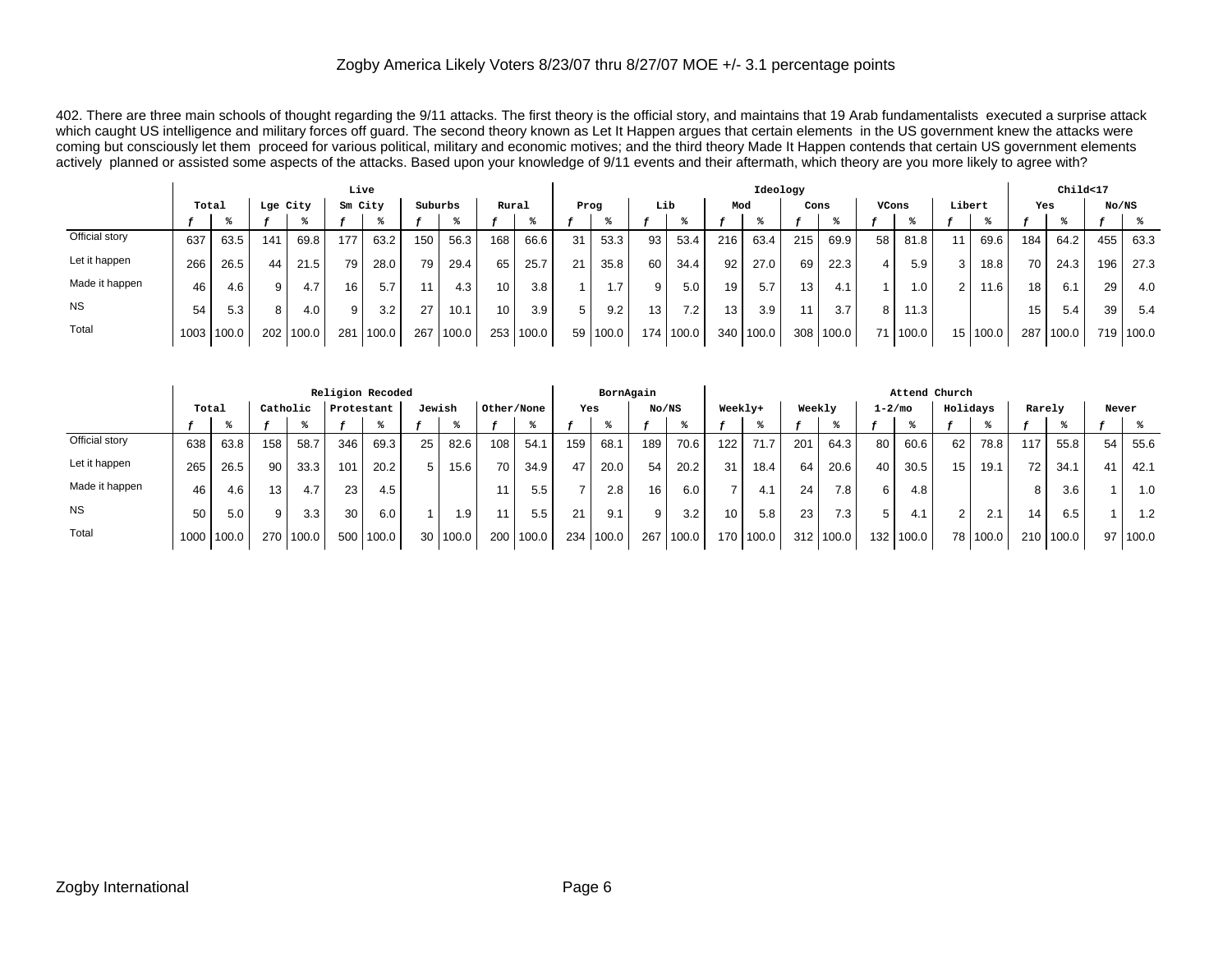402. There are three main schools of thought regarding the 9/11 attacks. The first theory is the official story, and maintains that 19 Arab fundamentalists executed a surprise attack which caught US intelligence and military forces off guard. The second theory known as Let It Happen argues that certain elements in the US government knew the attacks were coming but consciously let them proceed for various political, military and economic motives; and the third theory Made It Happen contends that certain US government elements actively planned or assisted some aspects of the attacks. Based upon your knowledge of 9/11 events and their aftermath, which theory are you more likely to agree with?

|                |       |       |         |       | Status          |       |       |       |                 |       |            |       | Resident |       |                     |       |     | Own Gun? |       |       |     | Armed Forces |       |       |
|----------------|-------|-------|---------|-------|-----------------|-------|-------|-------|-----------------|-------|------------|-------|----------|-------|---------------------|-------|-----|----------|-------|-------|-----|--------------|-------|-------|
|                | Total |       | Married |       | Single          |       | D/W/S |       | Civil union     |       | My city or | town  | America  |       | The planet<br>earth |       | Yes |          | No/NS |       | Yes |              | No/NS |       |
|                |       |       |         |       |                 |       |       |       |                 |       |            |       |          |       |                     |       |     |          |       |       |     |              |       |       |
| Official story | 639   | 63.6  | 460     | 70.4  | 62              | 40.4  | 110   | 59.4  |                 | 60.6  | 201        | 61.5  | 325      | 72.4  | 104                 | 50.8  | 304 | 66.4     | 325   | 60.8  | 495 | 64.3         | 145   | 61.2  |
| Let it happen  | 264   | 26.3  | 128     | 19.6  | 74 <sub>1</sub> | 48.4  | 57    | 30.9  | 4               | 35.2  | 89         | 27.4  | 98       | 21.8  | 75                  | 36.6  | 127 | 27.7     | 137   | 25.7  | 211 | 27.4         | 55    | 23.1  |
| Made it happen | 46    | 4.6   | 26      | 4.0   |                 | 7.4   | 9     | 4.6   | 0               | 4.2   | 14.        | 4.4   | 15       | 3.4   | 14                  | 6.9   | 9   | . 9      | 38    | 7.0   | 37  | 4.9          | 9     | 3.8   |
| <b>NS</b>      | 54    | 5.4   | 39      | 6.0   | 6               | 3.8   | 9     | 5.1   |                 |       | 22         | 6.8   | 11       | 2.4   | $12 \overline{ }$   | 5.7   | 18  | 4.0      | 35    | 6.5   | 26  | 3.4          | 28    | 11.9  |
| Total          | 1004  | 100.0 | 653     | 100.0 | 154             | 100.0 | 186   | 100.0 | 12 <sub>1</sub> | 100.0 | 327        | 100.0 | 449      | 100.0 | 206                 | 100.0 | 457 | 100.0    | 535   | 100.0 | 770 | 100.0        | 236   | 100.0 |

|                |       |       |    |               |                  | Sports Attendance |                  |       |                         |       |     |       |        |       |        |       |     | Shop Wal-Mart |     |       |                |          |       | Passport |     |           |
|----------------|-------|-------|----|---------------|------------------|-------------------|------------------|-------|-------------------------|-------|-----|-------|--------|-------|--------|-------|-----|---------------|-----|-------|----------------|----------|-------|----------|-----|-----------|
|                | Total |       |    | <b>NASCAR</b> | Little<br>League |                   | school<br>sports | High  | Profession<br>al sports |       | NS  |       | Weekly |       | Few/mo |       |     | Couple/yr     |     | Never | Other/NS       |          | Yes   |          |     | No/NS     |
|                |       |       |    |               |                  |                   |                  |       |                         |       |     |       |        |       |        |       |     |               |     |       |                |          |       |          |     |           |
| Official story | 639   | 63.6  | 49 | 64.0          | 48               | 81.2              | 83               | 69.4  | 337                     | 61.0  | 122 | 62.0  | 184    | 64.4  | 169    | 59.6  | 141 | 68.9          | 94  | 59.0  | 50             | 72.3     | 329   | 66.9     | 310 | 60.4      |
| Let it happen  | 265   | 26.4  | 24 | 30.7          | 10               | 16.8              | 29               | 24.4  | 147                     | 26.6  | 55  | 28.0  | 80     | 28.0  | 80     | 28.1  | 53  | 25.6          | 44  | 27.5  | 9 I            | 13.3     | 126   | 25.5     | 140 | 27.3      |
| Made it happen | 46    | 4.6   |    | 8.            | 0                | .4                | h.               | 4.2   | 34                      | 6.2   | 6   | 3.2   | 13     | 4.5   | 15     | 5.2   | 6 I | 2.9           | 11  | 7.0   | 2 <sub>1</sub> | 2.6      | 15    | 3.0      | 32  | 6.1       |
| <b>NS</b>      | 54    | 5.4   | 3  | 4.5           |                  | .6                |                  | 2.0   | 35                      | 6.2   | 13  | 6.7   | 9      | 3.0   | 20     |       | 5 I | 2.5           | 10  | 6.5   | 8 I            | 1.9      | 23    | 4.6      | 32  | 6.2       |
| Total          | 1005  | 100.0 | 77 | 100.0         | 59               | 100.0             | 120              | 100.0 | 553                     | 100.0 | 197 | 100.0 | 286    | 100.0 | 284    | 100.0 | 205 | 100.0         | 160 | 100.0 |                | 70 100.0 | 492 l | 100.0    |     | 514 100.0 |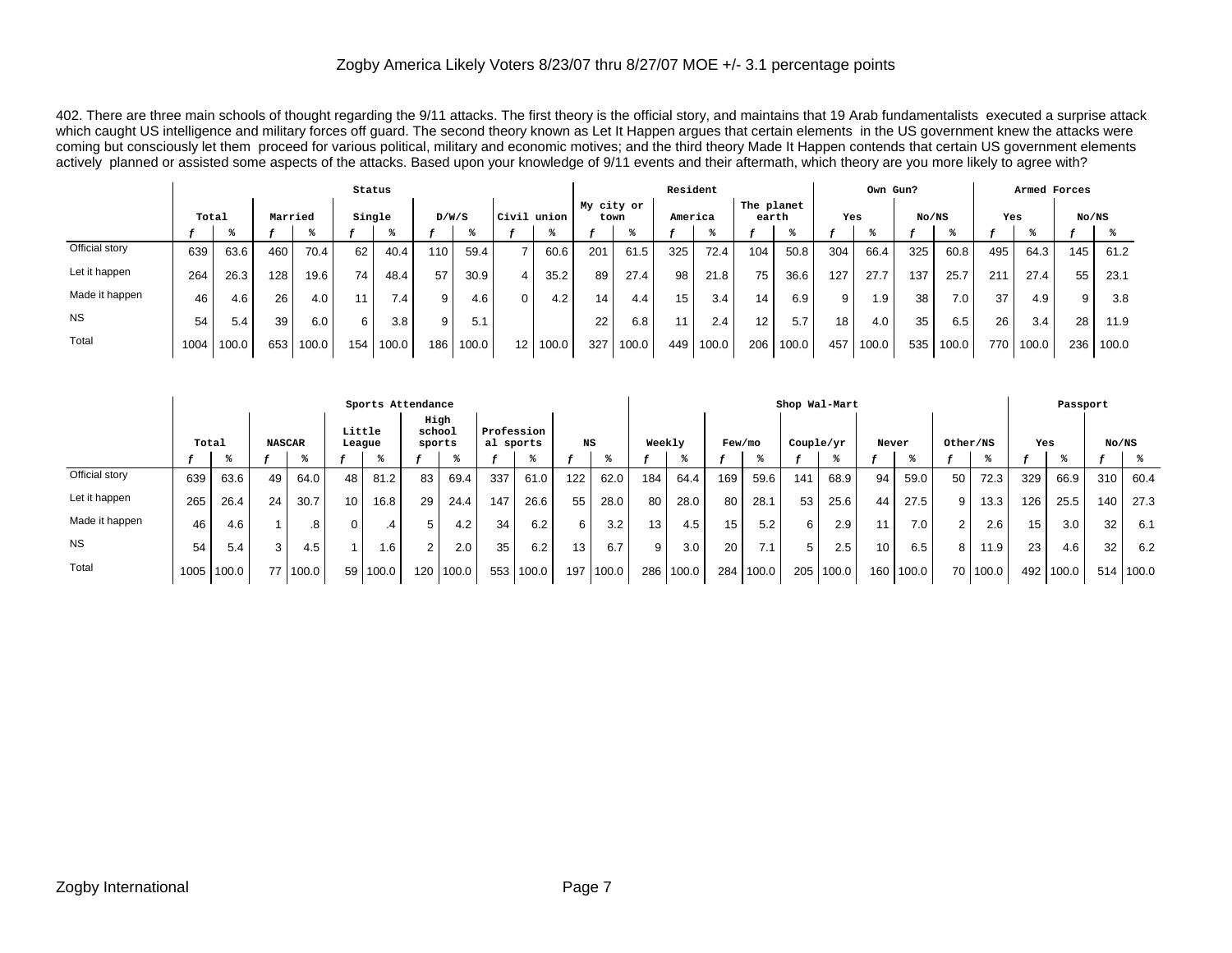402. There are three main schools of thought regarding the 9/11 attacks. The first theory is the official story, and maintains that 19 Arab fundamentalists executed a surprise attack which caught US intelligence and military forces off guard. The second theory known as Let It Happen argues that certain elements in the US government knew the attacks were coming but consciously let them proceed for various political, military and economic motives; and the third theory Made It Happen contends that certain US government elements actively planned or assisted some aspects of the attacks. Based upon your knowledge of 9/11 events and their aftermath, which theory are you more likely to agree with?

|                |       |       | Gender        |       |        |                    |     | Outside wages |       |       |            |       | Party Recoded |       |                 |       |
|----------------|-------|-------|---------------|-------|--------|--------------------|-----|---------------|-------|-------|------------|-------|---------------|-------|-----------------|-------|
|                | Total |       | Male          |       | Female |                    | Yes |               | No/NS |       | Democratic |       | Republican    |       | Independent     |       |
|                |       |       |               |       |        |                    |     |               |       |       |            |       |               |       |                 |       |
| Official story | 639   | 63.6  | 341           | 69.2  | 298    | 58.1               | 162 | 53.5          | 136   | 64.7  | 197        | 51.4  | 271           | 75.0  | 171             | 65.5  |
| Let it happen  | 266   | 26.4  | 108           | 22.0  | 157    | 30.7               | 105 | 34.8          | 52    | 24.8  | 139        | 36.3  | 56            | 15.5  | 71              | 27.1  |
| Made it happen | 46    | 4.6   | 22            | 4.4   | 25     | 4.8                | 18  | 5.8           |       | 3.3   | 24         | 6.3   | 13            | 3.7   | 9               | 3.4   |
| <b>NS</b>      | 54    | 5.4   | $\Omega$<br>∠ | 4.4   | 33     | 6.4                | 18  | 6.0           | 15    | 7.1   | 23         | 6.0   | 21            | 5.9   | 10 <sub>1</sub> | 3.9   |
| Total          | 1006  | 100.0 | 493           | 100.0 | 513    | 100.0 <sub>1</sub> | 302 | 100.0         | 211   | 100.0 | 382        | 100.0 | 362           | 100.0 | 262             | 100.0 |

|                |       |       |              |                   |        |           | Income      |       |         |           |                |       |                 |       |
|----------------|-------|-------|--------------|-------------------|--------|-----------|-------------|-------|---------|-----------|----------------|-------|-----------------|-------|
|                | Total |       | $<$ \$25 $K$ |                   |        | $$25-35K$ | $$35 - 50K$ |       |         | $$50-75K$ | \$75-100K      |       | $$100K+$        |       |
|                |       |       |              |                   |        |           |             |       |         |           |                |       |                 |       |
| Official story | 573   | 64.6  | 45           | 45.0              | 51     | 46.6      | 93          | 66.6  | $146$ . | 67.8      | 91             | 72.3  | 146             | 74.9  |
| Let it happen  | 236   | 26.6  | 35           | 34.3              | 51     | 46.5      | 34          | 24.2  | 58      | 26.9      | $\Omega$<br>∠∣ | 16.8  | 37              | 19.2  |
| Made it happen | 42    | 4.8   | 15           | 15.1 <sub>1</sub> | $\sim$ | 1.8       | 6           | 4.0   | 10      | 4.5       | 8              | 6.5   | $\overline{2}$  | 1.0   |
| <b>NS</b>      | 36    | 4.1   | 6            | 5.7               | 6      | 5.1       |             | 5.3   |         | .9        | 6              | 4.5   | 10 <sub>1</sub> | 5.0   |
| Total          | 887   | 100.0 | 101          | 100.0             | 110    | 100.0     | 139         | 100.0 | 215     | 100.0     | 127            | 100.0 | 195             | 100.0 |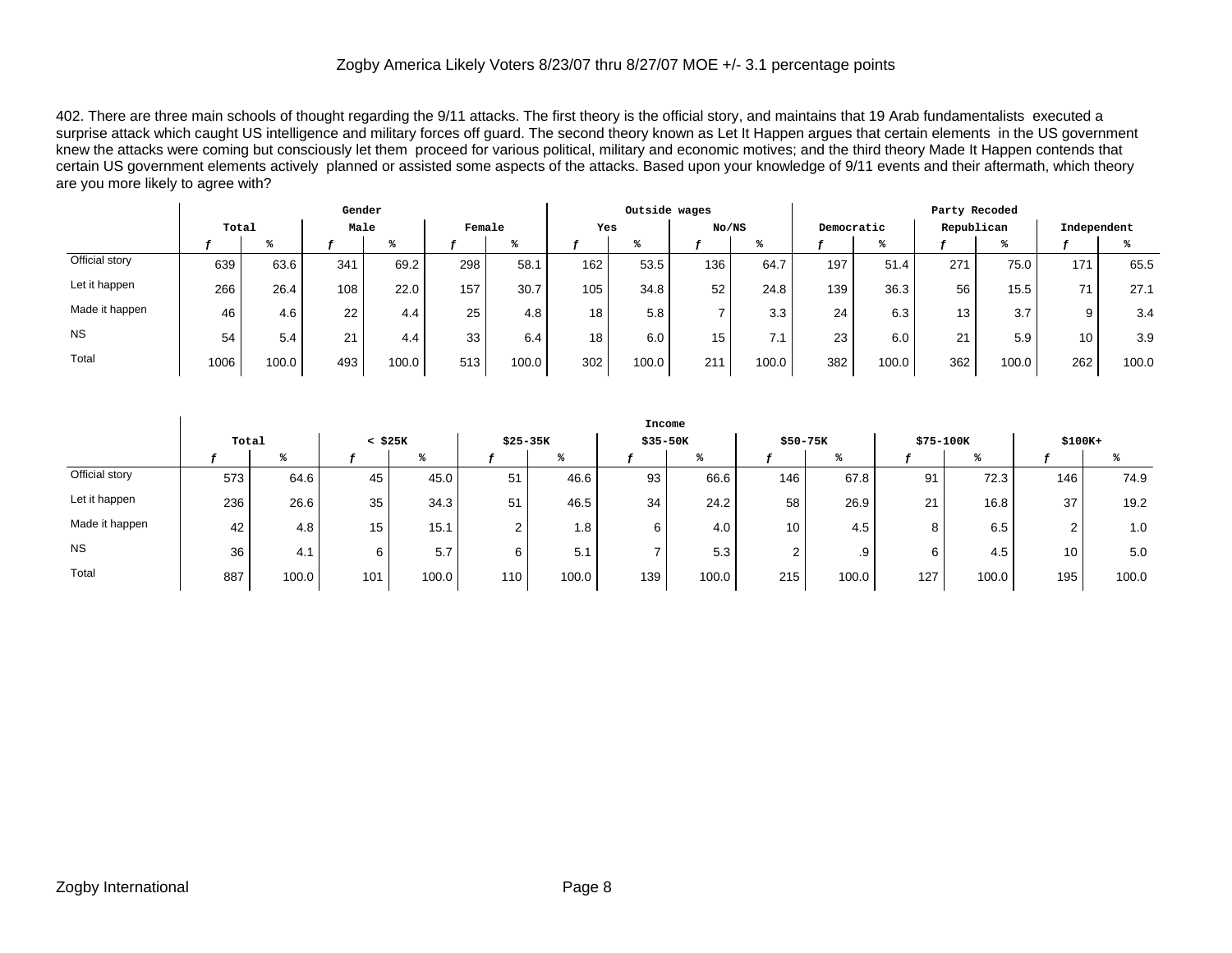403. In October 2006, a New York Times/CBS poll found that only 16% of Americans believe they have been told the whole truth about this administration's foreknowledge of the September 11 attacks. Based upon your knowledge of 9/11 events, do you agree or disagree that the Congress should investigate the executive branch's conduct prior to, during and following the September 11 attacks?

|                 |       |       |                 |        |     | Region |         |           |        |           |           |           |     | AgeGroup  |     |           |                 |       |                 |       |        | Education |         |       |                 |       |
|-----------------|-------|-------|-----------------|--------|-----|--------|---------|-----------|--------|-----------|-----------|-----------|-----|-----------|-----|-----------|-----------------|-------|-----------------|-------|--------|-----------|---------|-------|-----------------|-------|
|                 | Total |       | East            |        |     | South  | Central |           | West   |           | $18 - 29$ |           |     | $30 - 49$ |     | $50 - 64$ | $65+$           |       | $<$ HS          |       | HSGrad |           | SomeCol |       | $Col+$          |       |
|                 |       |       |                 |        |     |        |         |           |        |           |           |           |     |           |     |           |                 |       |                 |       |        |           |         |       |                 |       |
| Agree           | 510   | 50.7  | 136             | 58.9   | 116 | 44.3   | 154     | 49.4      | 104    | 51.7      | 92        | 77.5      | 173 | 49.9      | 156 | 46.3      | 82 <sub>1</sub> | 43.8  | 11              | 62.9  | 114    | 55.4      | 152     | 49.8  | 232             | 48.8  |
| <b>Disagree</b> | 464   | 46.1  | 83              | 36.0   | 144 | 54.9   | 142     | 45.6      | 95     | 47.2      | 23        | 19.6      | 162 | 46.8      | 172 | 51.3      | 97              | 51.9  | 6               | 31.9  | 81     | 39.4      | 146     | 47.9  | 231             | 48.5  |
| <b>NS</b>       | 32    | 3.1   | 12 <sup>2</sup> | 5.0    | 2 I | .8     | 16      | 5.0       | $\sim$ | $\cdot$ 1 | ີ         | 2.9       | 44. | 3.3       |     | 2.4       |                 | 4.4   |                 | 5.2   |        | 5.2       |         | 2.3   | 13 <sub>1</sub> | 2.7   |
| Total           | 1006  | 100.0 | 231             | 1100.0 | 262 | 100.0  |         | 312 100.0 | 201    | 100.0     |           | 119 100.0 | 346 | '100.0    | 336 | 100.0     | 188.            | 100.0 | 17 <sub>1</sub> | 100.0 |        | 206 100.0 | 306     | 100.0 | 476 l           | 100.0 |

|                 |       |           |           |            |           | AgeGroup-B |                  |         |           |       |                  |       |       |           |    |        | Race             |       |       |            |       |            |     | Union     |       |           |
|-----------------|-------|-----------|-----------|------------|-----------|------------|------------------|---------|-----------|-------|------------------|-------|-------|-----------|----|--------|------------------|-------|-------|------------|-------|------------|-----|-----------|-------|-----------|
|                 | Total |           | $18 - 24$ |            | $25 - 34$ |            | $35 - 54$        |         | $55 - 69$ |       | $70+$            |       | White |           |    | Hisp   | AfrAmer          |       | Asian |            | Other |            | Yes |           | No/NS |           |
|                 |       |           |           |            |           |            |                  |         |           |       |                  |       |       |           |    |        |                  |       |       |            |       |            |     |           |       |           |
| Agree           | 502   | 50.8      | 40        | 87.9       | 80        | 70.0       | 191              | 46.6    | 131       | 45.5  | 61               | 46.2  | 319   | 41.7      | 61 | 77.0   | 92               | 83.8  |       | 20 100.0   | 14    | 68.3       | 110 | 58.3      | 401   | 49.0      |
| <b>Disagree</b> | 455   | 46.1      | 5.        | 12.1       | 29        | 25.7       | 205              | 50.0    | 151       | 52.5  | 65               | 49.2  | 416   | 54.4      | 17 | 21.1   | 18.              | 16.2  |       |            |       | -31<br>۱.7 |     | 39.3      | 390   | 47.7      |
| <b>NS</b>       | 31    | 3.1       |           |            | b         | 4.3        | 14               | 3.5     | 6         | . . 9 | 6 I              | 4.6   | 30    | 3.9       | ົ  | l.9    |                  |       |       |            |       |            |     | 2.3       | 27    | 3.3       |
| Total           |       | 988 100.0 |           | 45   100.0 |           | 115 100.0  | 410 <sub>1</sub> | l 100.0 | 287       | 100.0 | 132 <sub>1</sub> | 100.0 |       | 765 100.0 | 80 | 1100.0 | 109 <sup>1</sup> | 100.0 |       | 20   100.0 | 20    | 100.0      |     | 188 100.0 |       | 818 100.0 |

|           |       |       |          |       | Live    |       |         |       |                  |       |      |       |     |       |     | Ideology    |                  |       |                 |            |                 |        |     | Child<17 |       |           |
|-----------|-------|-------|----------|-------|---------|-------|---------|-------|------------------|-------|------|-------|-----|-------|-----|-------------|------------------|-------|-----------------|------------|-----------------|--------|-----|----------|-------|-----------|
|           | Total |       | Lge City |       | Sm City |       | Suburbs |       | Rural            |       | Prog |       | Lib |       | Mod |             | Cons             |       | VCons           |            | Libert          |        | Yes |          | No/NS |           |
|           |       |       |          |       |         |       |         |       |                  |       |      |       |     |       |     |             |                  |       |                 |            |                 |        |     |          |       |           |
| Agree     | 509   | 50.7  | 108      | 53.2  | 148     | 52.6  | 149     | 55.7  | 105              | 41.5  | 46   | 78.3  | 140 | 80.5  | 187 | 55.0        | 99               | 32.1  | 10 <sub>1</sub> | 14.1       | 3               | 21.5   | 139 | 48.4     | 371   | 51.7      |
| Disagree  | 463   | 46.1  | 91       | 45.2  | 127     | 45.3  | 112     | 42.0  | 132              | 52.2  | 13   | 21.7  | 27  | 15.4  | 140 | 41.2        | 199              | 64.5  | 60 l            | 84.8       | 12              | 78.5   | 142 | 49.4     | 322   | 44.8      |
| <b>NS</b> | 32    | 3.1   | 3        | 1.7   |         | 2.1   | 61      | 2.4   | 16               | 6.3   |      |       |     | 4.1   | 13  | 3.8         | 10               | 3.4   |                 |            |                 |        | 6   | 2.1      | 25    | 3.5       |
| Total     | 1003  | 100.0 | 202      | 100.0 | 281     | 100.0 | 267     | 100.0 | 253 <sub>1</sub> | 100.0 | 59   | 100.0 | 174 | 100.0 |     | 340   100.0 | 308 <sup>1</sup> | 100.0 |                 | 71   100.0 | 15 <sup>1</sup> | 1100.0 | 287 | 100.0    |       | 719 100.0 |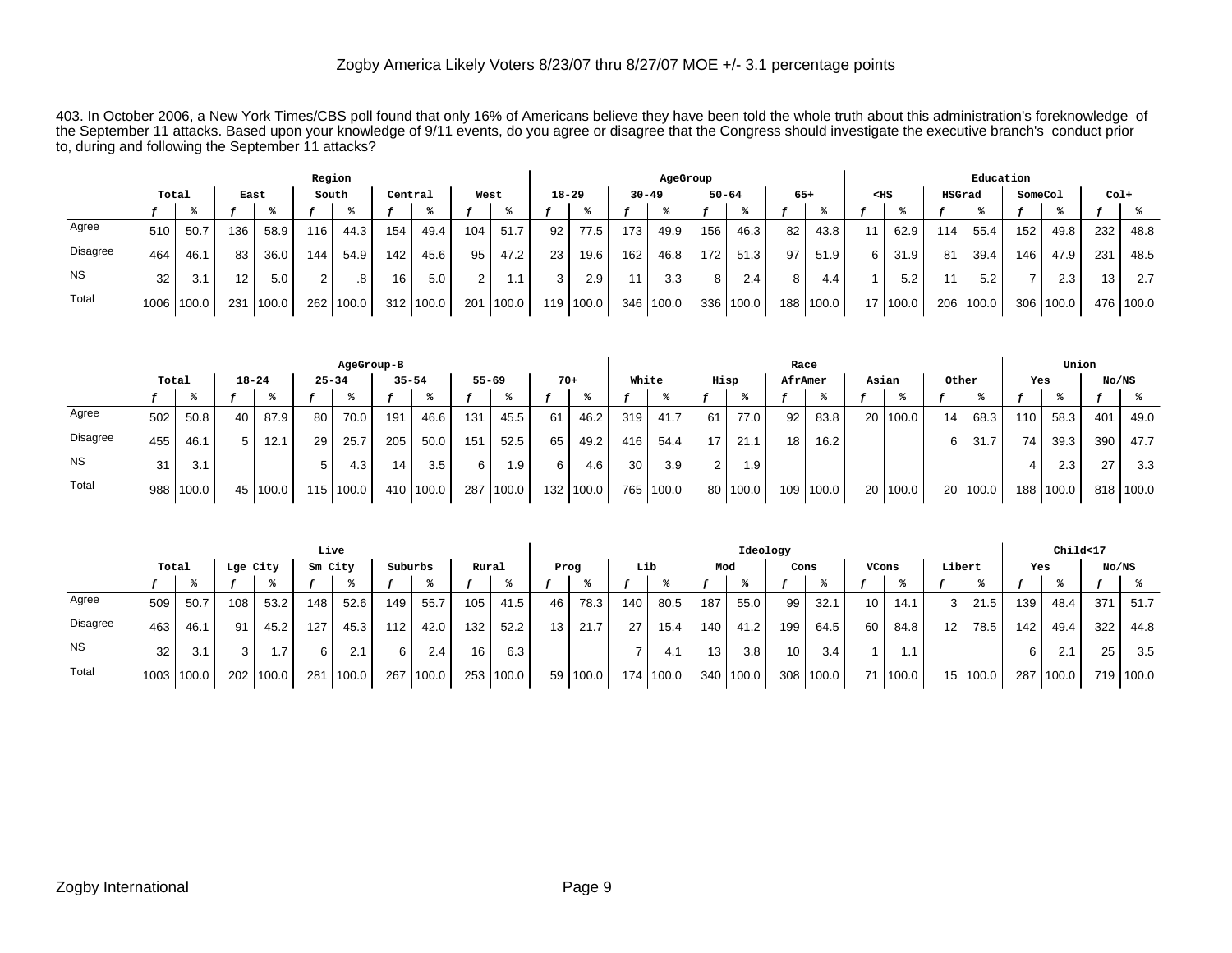403. In October 2006, a New York Times/CBS poll found that only 16% of Americans believe they have been told the whole truth about this administration's foreknowledge of the September 11 attacks. Based upon your knowledge of 9/11 events, do you agree or disagree that the Congress should investigate the executive branch's conduct prior to, during and following the September 11 attacks?

|                 |       |       |          |       |            | Religion Recoded |                 |          |            |                   |     | BornAgain |       |       |    |             |        |        |    |             | Attend Church |        |        |        |       |       |
|-----------------|-------|-------|----------|-------|------------|------------------|-----------------|----------|------------|-------------------|-----|-----------|-------|-------|----|-------------|--------|--------|----|-------------|---------------|--------|--------|--------|-------|-------|
|                 | Total |       | Catholic |       | Protestant |                  | Jewish          |          | Other/None |                   | Yes |           | No/NS |       |    | Weekly+     | Weekly |        |    | $1 - 2/m$ o | Holidays      |        | Rarely |        | Never |       |
|                 |       |       |          |       |            |                  |                 |          |            |                   |     |           |       |       |    |             |        |        |    |             |               |        |        |        |       |       |
| Agree           | 506   | 50.6  | 139      | 51.4  | 204        | 40.8             | 19 <sup>1</sup> | 63.2     | 144        | 72.0              | 84  | 36.0      | 120   | 44.7  | 74 | 43.8        | 124    | 39.6   | 72 | 54.2        | 42            | 53.2   | 130    | 62.7   | 64    | 66.1  |
| <b>Disagree</b> | 463   | 46.3  | 121      | 44.8  | 280        | 56.1             | 10 <sup>1</sup> | 34.3     | 51         | 25.6              | 143 | 61.2      | 139   | 51.8  | 89 | 52.1        | 180    | 57.7   | 56 | 42.8        | 33            | 42.4   | 73     | 34.7   | 31    | 32.1  |
| <b>NS</b>       | 32    | 3.2   | 10       | 3.8   | 16         | 3.1              |                 | 2.5      |            | 2.4               |     | 2.8       | 9     | 3.4   |    |             |        | 2.7    | 4  | 3.0         |               | 4.4    |        | 3.3    | 2     | . 8   |
| Total           | 1000  | 100.0 | 270 l    | 100.0 |            | 500   100.0      |                 | 30 100.0 | 200        | $^{\prime}$ 100.0 | 234 | 100.0     | 267   | 100.0 |    | 170   100.0 | 312    | '100.0 |    | 132 100.0   | 78 I          | '100.0 | 210    | 1100.0 | 97    | 100.0 |

|                 |                  | Status |     |       |        |       |       |       |                   |       |                    |       | Resident        |       |                     |       |                 | Own Gun? |       |       |     | Armed Forces |       |       |
|-----------------|------------------|--------|-----|-------|--------|-------|-------|-------|-------------------|-------|--------------------|-------|-----------------|-------|---------------------|-------|-----------------|----------|-------|-------|-----|--------------|-------|-------|
|                 | Married<br>Total |        |     |       | Single |       | D/W/S |       | Civil             | union | My city or<br>town |       | America         |       | The planet<br>earth |       | Yes             |          | No/NS |       | Yes |              | No/NS |       |
|                 |                  |        |     |       |        |       |       |       |                   |       |                    |       |                 |       |                     |       |                 |          |       |       |     |              |       |       |
| Agree           | 509              | 50.7   | 287 | 44.0  | 119    | 77.1  | 97    | 52.1  |                   | 56.0  | 155                | 47.4  | 19 <sup>1</sup> | 42.6  | 147                 | 71.7  | 190             | 41.5     | 316   | 59.0  | 365 | 47.4         | 146   | 61.7  |
| <b>Disagree</b> | 464              | 46.2   | 347 | 53.2  | 31     | 19.9  | 83    | 44.9  | 2                 | 20.9  | 158                | 48.4  | 246             | 54.9  | 55                  | 26.8  | 249             | 54.5     | 208   | 38.9  | 385 | 50.0         | 79    | 33.5  |
| <b>NS</b>       | 32               | 3.1    | 19  | 2.9   | 5      | 3.0   | 6     | 3.0   | 3                 | 23.1  | 14                 | 4.2   | 12 <sub>1</sub> | 2.6   | 3                   | 1.5   | 18 <sub>1</sub> | 4.0      | 12    | 2.2   | 20  | 2.6          | 12    | 4.9   |
| Total           | 1004             | 100.0  | 653 | 100.0 | 154    | 100.0 | 186   | 100.0 | $12 \overline{ }$ | 100.0 | 327                | 100.0 | 449             | 100.0 | 206                 | 100.0 | 457             | 100.0    | 535   | 100.0 | 770 | 100.0        | 236   | 100.0 |

|           |       |       |               |            |                  | Sports Attendance |                          |             |                         |       |     |       |        |           |        |       |           | Shop Wal-Mart |       |       |                |            |                 | Passport         |       |           |
|-----------|-------|-------|---------------|------------|------------------|-------------------|--------------------------|-------------|-------------------------|-------|-----|-------|--------|-----------|--------|-------|-----------|---------------|-------|-------|----------------|------------|-----------------|------------------|-------|-----------|
|           | Total |       | <b>NASCAR</b> |            | Little<br>League |                   | High<br>school<br>sports |             | Profession<br>al sports |       | NS  |       | Weekly |           | Few/mo |       | Couple/yr |               | Never |       | Other/NS       |            | Yes             |                  | No/NS |           |
|           |       |       |               |            |                  |                   |                          |             |                         |       |     |       |        |           |        |       |           |               |       |       |                |            |                 |                  |       |           |
| Agree     | 510   | 50.7  | 41            | 52.8       | 28               | 46.7              | 50                       | 41.5        | 302                     | 54.6  | 90  | 45.7  | 136    | 47.5      | 126    | 44.3  | 105       | 51.5          | 105   | 66.0  | 37             | 52.6       | 261             | 53.0             | 250   | 48.6      |
| Disagree  | 464   | 46.2  | 34            | 43.8       | 31               | 51.7              | 66                       | 54.8        | 238                     | 43.0  | 97  | 49.1  | 143    | 49.9      | 149    | 52.6  | 91        | 44.7          | 51    | 31.7  | 29             | 42.4       | 219             | 44.5             | 245   | 47.7      |
| <b>NS</b> | 32    | 3.1   | 3             | 3.5        |                  | .6                | 5 <sub>1</sub>           | 3.8         | 13                      | 2.4   | 10  | 5.2   |        | 2.6       | 9      | 3.2   | 8         | 3.8           |       | 2.3   | 3 <sup>1</sup> | 5.0        | 12 <sup>2</sup> | 2.5 <sub>1</sub> | 19    | 3.7       |
| Total     | 1005  | 100.0 |               | 77   100.0 | 59               | 100.0             |                          | 120   100.0 | 553                     | 100.0 | 197 | 100.0 |        | 286 100.0 | 284    | 100.0 | 205       | 100.0         | 160   | 100.0 |                | 70   100.0 | 492             | 100.0            |       | 514 100.0 |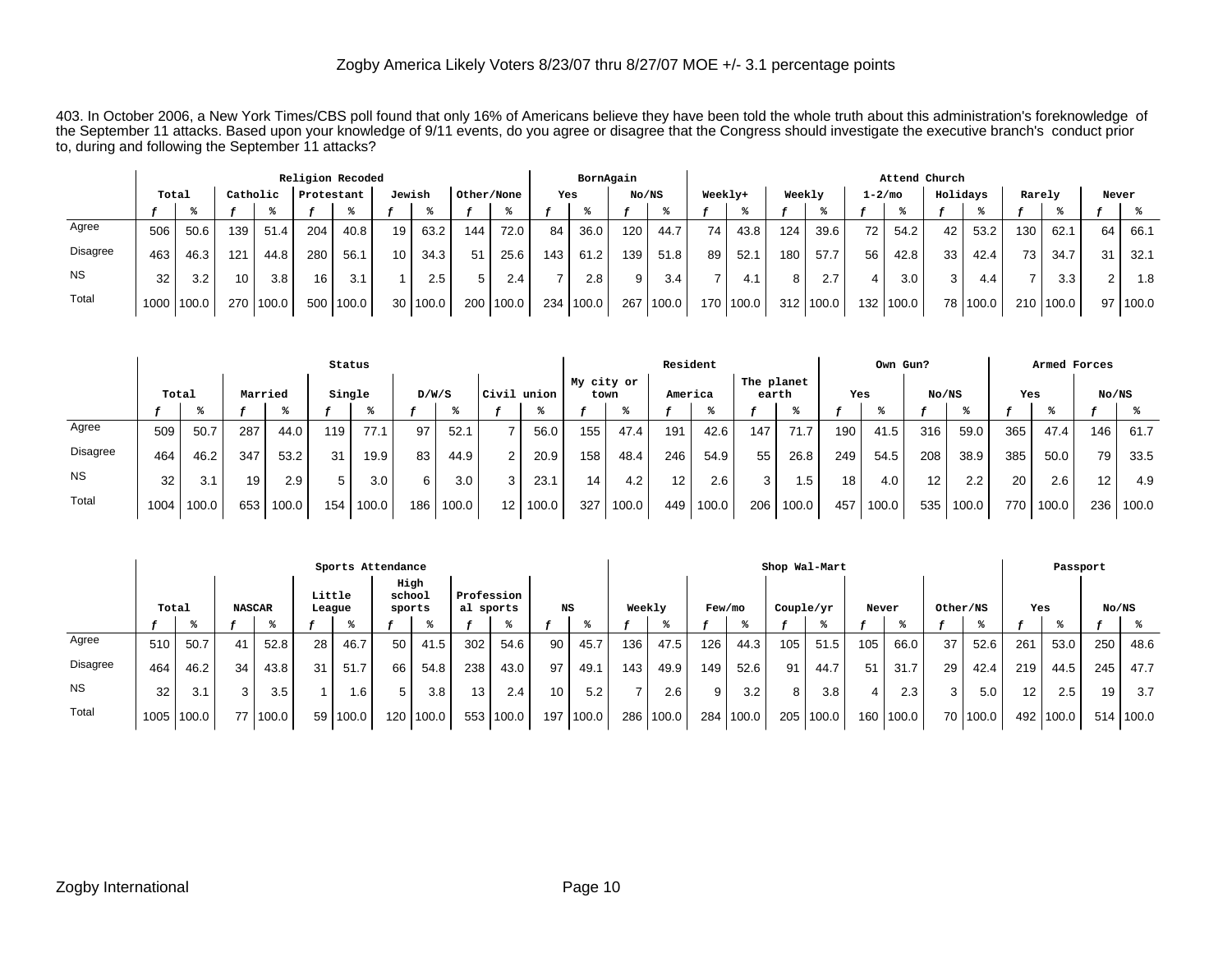403. In October 2006, a New York Times/CBS poll found that only 16% of Americans believe they have been told the whole truth about this administration's foreknowledge of the September 11 attacks. Based upon your knowledge of 9/11 events, do you agree or disagree that the Congress should investigate the executive branch's conduct prior to, during and following the September 11 attacks?

|           |       |       | Gender |       |                 |       |     | Outside wages |       |       |            |       |                 | Party Recoded |             |       |
|-----------|-------|-------|--------|-------|-----------------|-------|-----|---------------|-------|-------|------------|-------|-----------------|---------------|-------------|-------|
|           | Total |       | Male   |       | Female          |       | Yes |               | No/NS |       | Democratic |       |                 | Republican    | Independent |       |
|           |       |       |        | ℁     |                 |       |     |               |       |       |            |       |                 |               |             |       |
| Agree     | 510   | 50.7  | 226    | 45.9  | 284             | 55.4  | 186 | 61.6          | 98    | 46.5  | 278        | 72.8  | 89              | 24.7          | 143.        | 54.6  |
| Disagree  | 464   | 46.1  | 252    | 51.2  | 212             | 41.3  | 109 | 36.0          | 103   | 48.9  | 92         | 23.9  | 263             | 72.5          | 110.        | 42.0  |
| <b>NS</b> | 32    | 3.1   | 14     | 2.9   | 17 <sub>1</sub> | 3.3   |     | 2.4           | 10    | 4.6   | 13         | 3.3   | 10 <sup>1</sup> | 2.8           | 9           | 3.5   |
| Total     | 1006  | 100.0 | 493    | 100.0 | 513             | 100.0 | 302 | 100.0         | 211   | 100.0 | 382        | 100.0 | 362             | 100.0         | 262         | 100.0 |

|           |       |                  |              |       |                |       | Income   |       |                  |       |              |       |          |       |
|-----------|-------|------------------|--------------|-------|----------------|-------|----------|-------|------------------|-------|--------------|-------|----------|-------|
|           | Total |                  | $<$ \$25 $K$ |       | \$25-35K       |       | \$35-50K |       | $$50-75K$        |       | \$75-100K    |       | $$100K+$ |       |
|           |       |                  |              |       |                |       |          |       |                  | ℁     |              |       |          |       |
| Agree     | 447   | 50.4             | 62           | 61.8  | 67             | 61.2  | 67       | 48.2  | 106 <sub>1</sub> | 49.4  | 65           | 51.3  | 79       | 40.6  |
| Disagree  | 414   | 46.7             | 34           | 34.0  | 34             | 30.7  | 68       | 48.7  | 108 <sub>1</sub> | 50.2  | 58           | 46.1  | 112      | 57.2  |
| <b>NS</b> | 26    | 2.9 <sub>1</sub> | 4            | 4.1   | 9 <sup>1</sup> | 8.1   |          | 3.1   |                  | .4    | $\sim$<br>J. | 2.6   |          | 2.1   |
| Total     | 887   | 100.0            | 101          | 100.0 | 110            | 100.0 | 139      | 100.0 | 215              | 100.0 | 127          | 100.0 | 195      | 100.0 |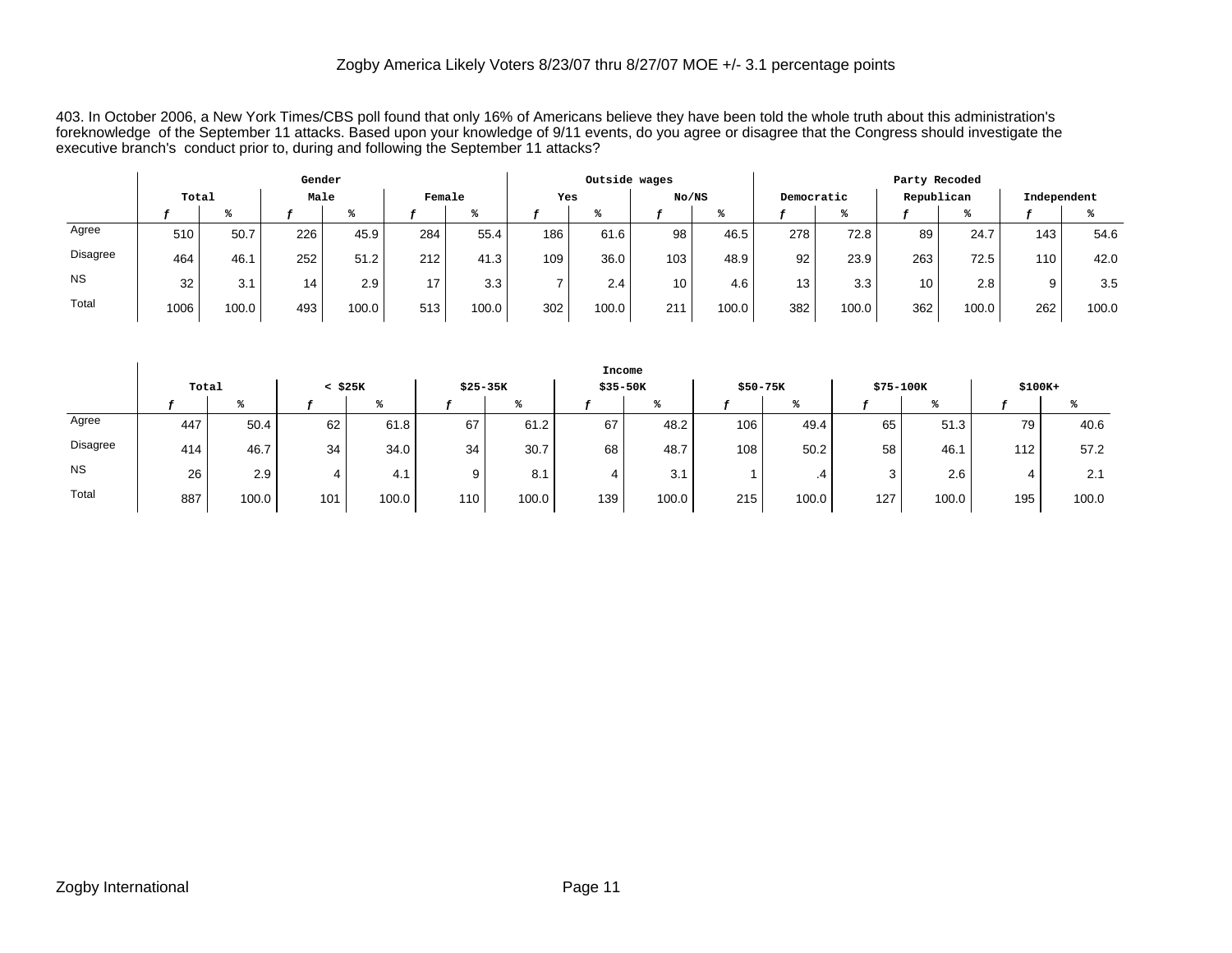404. World Trade Center Building 7 was the 47-story skyscraper a block away from the Twin Towers that housed the mayor's emergency management center and offices of the SEC, Secret Service and CIA. It was not hit by any airplanes during the September 11th attacks, but still collapsed nearly eight hours later that day. FEMA did not explain this collapse, the 911 Commission ignored it, and the promised official study is now 2 years overdue. Do you think that the 911 Commission was right to concentrate their investigation on the collapse of buildings which were directly hit by airplanes or should they have also investigated the collapse of Building 7?

|                                                       |       |            |      |       |                 | Region |                 |       |      |       |           |           |     | AgeGroup  |     |           |       |           |                 |          |                 | Education |         |           |      |           |
|-------------------------------------------------------|-------|------------|------|-------|-----------------|--------|-----------------|-------|------|-------|-----------|-----------|-----|-----------|-----|-----------|-------|-----------|-----------------|----------|-----------------|-----------|---------|-----------|------|-----------|
|                                                       | Total |            | East |       |                 | South  | Central         |       | West |       | $18 - 29$ |           |     | $30 - 49$ |     | $50 - 64$ | $65+$ |           | $<$ HS          |          | HSGrad          |           | SomeCol |           | Col+ |           |
|                                                       |       |            |      |       |                 |        |                 |       |      |       |           |           |     |           |     |           |       |           |                 |          |                 |           |         |           |      |           |
| Right to concentrate on buildings<br>hit by airplanes | 277   | 27.6       | 79   | 34.0  | 65              | 24.9   | 75              | 24.1  | 58   | 29.0  | 22        | 18.9      | 107 | 31.0      | 94  | 27.9      | 51    | 27.0      |                 | 6.3      | 48              | 23.2      | 68      | 22.3      | 160  | 33.7      |
| Should have investigated Building                     | 676   | 67.2       | 143  | 61.7  | 178             | 68.2   | 222             | 711   | 133  | 65.9  | 95        | 80.4      | 226 | 65.3      | 227 | 67.6      | 113   | 60.0      | 14 <sup>1</sup> | 79.7     | 149 I           | 72.1      | 226     | 73.9      | 286  | 60.1      |
| <b>NS</b>                                             |       | 5.3        | 10   | 4.3   | 18 <sub>1</sub> | 6.9    | 15 <sup>1</sup> | 4.7   | 10   | 5.1   |           |           | 13  | 3.7       | 15  | 4.5       | 25    | 13.1      | 2 <sub>1</sub>  | 14.0     | 10 <sup>1</sup> | 4.7       | 12      | 3.8       | 29   | 6.2       |
| Total                                                 |       | 1006 100.0 | 231  | 100.0 | 262             | 100.0  | 312             | 100.0 | 201  | 100.0 |           | 119 100.0 |     | 346 100.0 |     | 336 100.0 |       | 188 100.0 |                 | 17 100.0 |                 | 206 100.0 |         | 306 100.0 |      | 476 100.0 |

|                                                       |       |           |                 |       |     | AgeGroup-B |           |           |           |       |       |             |       |             |                 |          | Race              |           |                 |          |        |                  |     | Union     |       |       |
|-------------------------------------------------------|-------|-----------|-----------------|-------|-----|------------|-----------|-----------|-----------|-------|-------|-------------|-------|-------------|-----------------|----------|-------------------|-----------|-----------------|----------|--------|------------------|-----|-----------|-------|-------|
|                                                       | Total |           | $18 - 24$       |       |     | $25 - 34$  | $35 - 54$ |           | $55 - 69$ |       | $70+$ |             | White |             | Hisp            |          | AfrAmer           |           | Asian           |          | Other  |                  | Yes |           | No/NS |       |
|                                                       |       |           |                 |       |     |            |           |           |           |       |       |             |       |             |                 |          |                   |           |                 |          |        |                  |     |           |       |       |
| Right to concentrate on buildings<br>hit by airplanes | 274   | 27.7      | 12 <sub>1</sub> | 26.0. | 25  | 21.9       | 128       | 31.2      | 76        | 26.4  | 33    | 25.4        | 217   | 28.3        | 36              | 45.0     | $12 \overline{ }$ | 10.9      |                 |          | я      | 38.9             | 41  | 21.6      | 237   | 28.9  |
| Should have investigated Building                     | 661   | 66.9      | 33              | 74.0  | 84  | 73.1       | 269       | 65.7      | 199       | 69.2  | 76    | 57.7        | 512   | 66.9        | 37 <sub>1</sub> | 46.4     | 94                | 86.2      | 16 <sup>1</sup> | 78.4     | 10.    | 51.8             | 141 | 75.0      | 535   | 65.4  |
| <b>NS</b>                                             | 53    | 5.4       |                 |       | 6 I | 5.0        | 12        | 3.0       | 13        | 4.4   | 22    | 17.0        | 37    | 4.8         |                 | 8.6      | 3                 | 2.9       |                 | 21.6     | $\sim$ | 9.3 <sub>1</sub> | 6   | 3.4       | 47    | 5.7   |
| Total                                                 |       | 988 100.0 | 45              | 100.0 | 115 | 100.0      |           | 410 100.0 | 287       | 100.0 |       | 132   100.0 |       | 765   100.0 |                 | 80 100.0 |                   | 109 100.0 |                 | 20 100.0 |        | 20 100.0         |     | 188 100.0 | 818   | 100.0 |

|                                                       |       |            |          |       | Live    |       |         |       |       |           |      |          |     |           |                   | Ideology  |      |       |                |          |        |          |     | Child<17 |       |           |
|-------------------------------------------------------|-------|------------|----------|-------|---------|-------|---------|-------|-------|-----------|------|----------|-----|-----------|-------------------|-----------|------|-------|----------------|----------|--------|----------|-----|----------|-------|-----------|
|                                                       | Total |            | Lge City |       | Sm City |       | Suburbs |       | Rural |           | Prog |          | Lib |           | Mod               |           | Cons |       | VCons          |          | Libert |          | Yes |          | No/NS |           |
|                                                       |       |            |          |       |         |       |         |       |       |           |      |          |     |           |                   |           |      |       |                |          |        |          |     |          |       |           |
| Right to concentrate on buildings<br>hit by airplanes | 276   | 27.6       | 54       | 26.8  | 74      | 26.4  | 85      | 31.7  | 63    | 25.1      | 10   | 16.9     | 46  | 26.3      | 91                | 26.9      | 86   | 27.9  | 31             | 42.9     | 8      | 49.7     | 81  | 28.0     | 197   | 27.4      |
| Should have investigated Building                     | 674   | 67.2       | 133      | 65.5  | 191     | 67.8  | 174     | 65.3  | 177   | 69.9      | 49   | 83.1     | 118 | 67.6      | 237               | 69.6      | 200  | 65.0  | 38 I           | 53.5     | 6      | 39.0     | 198 | 69.0     | 477   | 66.4      |
| <b>NS</b>                                             | 53    | 5.3        | 16       | 7.7   | 16      | 5.8   | 8       | 3.0   | 13    | 5.0       |      |          | 11  | 6.1       | $12 \overline{ }$ | 3.5       | 22   | 7.2   | 3 <sub>1</sub> | 3.5      |        | 11.3     | 9   | 3.0      | 45    | 6.2       |
| Total                                                 |       | 1003 100.0 | 202      | 100.0 | 281     | 100.0 | 267     | 100.0 |       | 253 100.0 |      | 59 100.0 |     | 174 100.0 |                   | 340 100.0 | 308  | 100.0 |                | 71 100.0 |        | 15 100.0 | 287 | 1100.0   |       | 719 100.0 |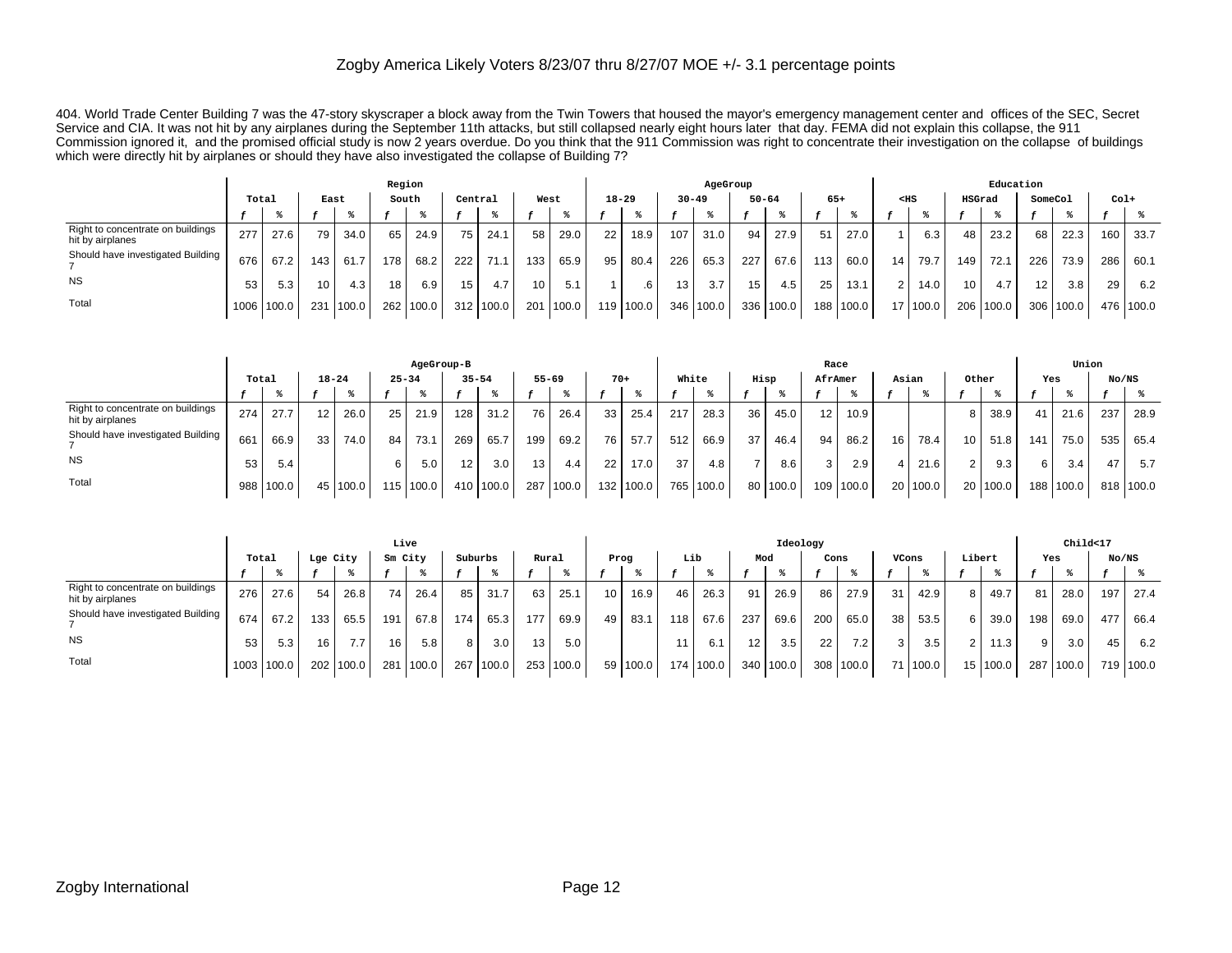404. World Trade Center Building 7 was the 47-story skyscraper a block away from the Twin Towers that housed the mayor's emergency management center and offices of the SEC, Secret Service and CIA. It was not hit by any airplanes during the September 11th attacks, but still collapsed nearly eight hours later that day. FEMA did not explain this collapse, the 911 Commission ignored it, and the promised official study is now 2 years overdue. Do you think that the 911 Commission was right to concentrate their investigation on the collapse of buildings which were directly hit by airplanes or should they have also investigated the collapse of Building 7?

|                                                       |       |            |                  |       | Religion Recoded |        |        |       |            |       |                 | BornAgain |       |       |         |           |        |           |                 | Attend Church |                 |          |        |           |                 |          |
|-------------------------------------------------------|-------|------------|------------------|-------|------------------|--------|--------|-------|------------|-------|-----------------|-----------|-------|-------|---------|-----------|--------|-----------|-----------------|---------------|-----------------|----------|--------|-----------|-----------------|----------|
|                                                       | Total |            | Catholic         |       | Protestant       |        | Jewish |       | Other/None |       | Yes             |           | No/NS |       | Weekly+ |           | Weekly |           | $1 - 2/m$ o     |               | Holidays        |          | Rarely |           | Never           |          |
|                                                       |       |            |                  |       |                  |        |        |       |            |       |                 |           |       |       |         |           |        |           |                 |               |                 |          |        |           |                 |          |
| Right to concentrate on buildings<br>hit by airplanes | 276   | 27.6       | 84               | 31.3  | 146              | 29.1   | 14     | 46.3  | 32         | 16.1  | 71              | 30.2      | 77    | 28.7  | 44      | 26.0      | 93     | 29.7      | 31              | 23.8          | 22 <sub>1</sub> | 27.9     | 63     | 29.9      | 22              | 23.1     |
| Should have investigated Building                     | 675   | 67.5       | 172              | 63.8  | 328              | 65.5   | 15     | 49.9  | 160        | 80.0  | 151             | 64.4      | 177   | 66.1  | 112     | 66.1      | 200    | 63.9      | 94 <sub>1</sub> | 71.1          | 54              | 69.2     | 141    | 67.1      | 70 <sub>1</sub> | 72.6     |
| <b>NS</b>                                             | 49    | 4.9        | 13 <sub>1</sub>  | 4.9   | 27               | 5.3    |        | 3.8   |            | 3.9   | 13 <sub>1</sub> | 5.4       | 14    | 5.2   | 13      | 7.9       | 20     | 6.5       |                 | 5.1           | $\Omega$        | 2.8      | 6      | 3.1       |                 | 4.3      |
| Total                                                 |       | 1000 100.0 | 270 <sub>1</sub> | 100.0 | 500              | 1100.0 | 30     | 100.0 | 200        | 100.0 |                 | 234 100.0 | 267   | 100.0 |         | 170 100.0 |        | 312 100.0 |                 | 132 100.0     |                 | 78 100.0 |        | 210 100.0 |                 | 97 100.0 |

|                                                       |       |       |         |       | Status           |       |     |       |       |         |                    |       | Resident |       |                     |       |     | Own Gun? |       |       |       | Armed Forces |       |       |
|-------------------------------------------------------|-------|-------|---------|-------|------------------|-------|-----|-------|-------|---------|--------------------|-------|----------|-------|---------------------|-------|-----|----------|-------|-------|-------|--------------|-------|-------|
|                                                       | Total |       | Married |       | Single           |       |     | D/W/S | Civil | . union | My city or<br>town |       | America  |       | The planet<br>earth |       | Yes |          | No/NS |       | Yes   |              | No/NS |       |
|                                                       |       |       |         |       |                  |       |     |       |       |         |                    |       |          |       |                     |       |     |          |       |       |       |              |       |       |
| Right to concentrate on buildings<br>hit by airplanes | 277   | 27.6  | 184     | 28.1  | 40               | 26.0  | 50  | 27.1  | 3     | 28.9    | 87                 | 26.6  | 146      | 32.5  | 39                  | 19.0  | 119 | 26.0     | 152   | 28.5  | 197   | 25.7         | 80    | 33.8  |
| Should have investigated Building                     | 674   | 67.1  | 435     | 66.6  | 110 <sub>1</sub> | 71.8  | 120 | 64.6  | 8     | 71.1    | 223                | 68.2  | 280      | 62.3  | 160                 | 77.6  | 315 | 68.8     | 355   | 66.4  | 534   | 69.4         | 141   | 59.8  |
| <b>NS</b>                                             | 53    | 5.3   | 34      | 5.3   | 3 I              | 2.2   | 15  | 8.3   |       |         | 17                 | 5.3   | 23       | 5.1   | $\overline{ }$      | 3.4   | 24  | 5.2      | 28    | 5.2   | 38    | 4.9          | 15    | 6.5   |
| Total                                                 | 1004  | 100.0 | 653     | 100.0 | 154              | 100.0 | 186 | 100.0 | 12    | 100.0   | 327                | 100.0 | 449      | 100.0 | 206                 | 100.0 | 457 | 100.0    | 535   | 100.0 | 770 l | 100.0        | 236   | 100.0 |

|                                                       |       |            |               |       |                  | Sports Attendance |                          |           |           |            |                  |       |        |           |     |           |           | Shop Wal-Mart |                 |             |          |          |                 | Passport  |       |           |
|-------------------------------------------------------|-------|------------|---------------|-------|------------------|-------------------|--------------------------|-----------|-----------|------------|------------------|-------|--------|-----------|-----|-----------|-----------|---------------|-----------------|-------------|----------|----------|-----------------|-----------|-------|-----------|
|                                                       | Total |            | <b>NASCAR</b> |       | Little<br>League |                   | High<br>school<br>sports |           | al sports | Profession | NS               |       | Weekly |           |     | Few/mo    | Couple/yr |               |                 | Never       | Other/NS |          | Yes             |           | No/NS |           |
|                                                       |       |            |               |       |                  |                   |                          |           |           |            |                  |       |        |           |     |           |           |               |                 |             |          |          |                 |           |       |           |
| Right to concentrate on buildings<br>hit by airplanes | 277   | 27.6       | 14            | 17.8  | 15               | 24.9              | 31                       | 26.2      | 167       | 30.1       | 51               | 26.0  | 65     | 22.8      | 69  | 24.1      | 68        | 33.2          | 52 <sub>1</sub> | 32.4        | 23       | 33.5     | 157             | 31.9      | 120   | 23.4      |
| Should have investigated Building                     | 675   | 67.1       | 60            | 77.8  | 44               | 74.0              | 81                       | 67.5      | 361       | 65.3       | 130              | 65.9  | 206    | 72.0      | 194 | 68.4      | 131       | 64.1          | 98              | 61.4        | 44       | 63.5     | 312             | 63.4      | 364   | 70.7      |
| <b>NS</b>                                             | 53    | 5.3        |               | 4.5   |                  |                   |                          | 6.2       | 26        | 4.6        | 16 <sub>1</sub>  | 8.1   | 15     | 5.2       | 21  | $7.4 \;$  | 5         | 2.6           | 10 <sub>1</sub> | 6.2         | 2        | 3.1      | 23 <sub>1</sub> | 4.7       | 30    | 5.9       |
| Total                                                 |       | 1005 100.0 |               | 100.0 | 59               | 100.0             |                          | 120 100.0 |           | 553 100.0  | 197 <sup>1</sup> | 100.0 |        | 286 100.0 |     | 284 100.0 |           | 205 100.0     |                 | 160   100.0 |          | 70 100.0 |                 | 492 100.0 |       | 514 100.0 |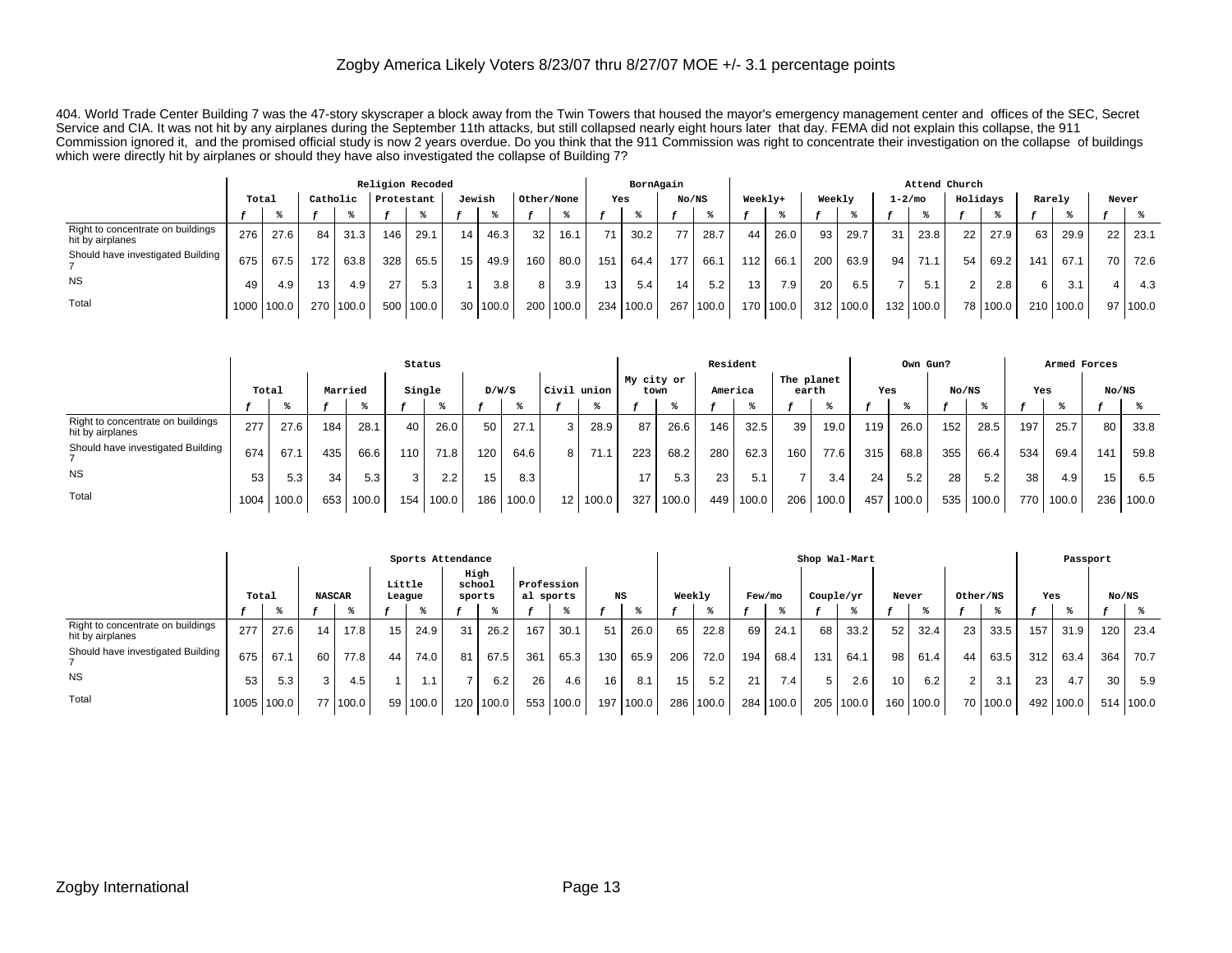404. World Trade Center Building 7 was the 47-story skyscraper a block away from the Twin Towers that housed the mayor's emergency management center and offices of the SEC, Secret Service and CIA. It was not hit by any airplanes during the September 11th attacks, but still collapsed nearly eight hours later that day. FEMA did not explain this collapse, the 911 Commission ignored it, and the promised official study is now 2 years overdue. Do you think that the 911 Commission was right to concentrate their investigation on the collapse of buildings which were directly hit by airplanes or should they have also investigated the collapse of Building 7?

|                                                       |       |                    | Gender |       |        |       |     | Outside wages |       |       |     |            | Party Recoded    |                  |                 |       |
|-------------------------------------------------------|-------|--------------------|--------|-------|--------|-------|-----|---------------|-------|-------|-----|------------|------------------|------------------|-----------------|-------|
|                                                       | Total |                    | Male   |       | Female |       | Yes |               | No/NS |       |     | Democratic | Republican       |                  | Independent     |       |
|                                                       |       |                    |        |       |        |       |     |               |       |       |     |            |                  |                  |                 |       |
| Right to concentrate on buildings<br>hit by airplanes | 277   | 27.6               | 165    | 33.5  | 112    | 21.9  | 59  | 19.5          | 53    | 25.3  | 95  | 24.8       | 130 <sub>1</sub> | 35.8             | 53              | 20.1  |
| Should have investigated Building                     | 676   | 67.2               | 306    | 62.1  | 369    | 72.0  | 234 | 77.2          | 136.  | 64.5  | 269 | 70.4       | 210 <sub>1</sub> | 58.0             | 196             | 75.0  |
| <b>NS</b>                                             | 53    | 5.3                | 22     | 4.4   | 32     | 6.2   | 10  | 3.3           | 22    | 10.3  | 18  | 4.7        | 22               | 6.2 <sub>1</sub> | 13 <sub>1</sub> | 4.8   |
| Total                                                 | 1006  | 100.0 <sub>1</sub> | 493    | 100.0 | 513    | 100.0 | 302 | 100.0         | 211   | 100.0 | 382 | 100.0      | 362              | 100.0            | 262             | 100.0 |

|                                                       |       |       |              |       |           |                    | Income |          |     |           |     |           |          |       |
|-------------------------------------------------------|-------|-------|--------------|-------|-----------|--------------------|--------|----------|-----|-----------|-----|-----------|----------|-------|
|                                                       | Total |       | $<$ \$25 $K$ |       | $$25-35K$ |                    |        | \$35-50K |     | $$50-75K$ |     | \$75-100K | $$100K+$ |       |
|                                                       |       |       |              |       |           |                    |        |          |     |           |     |           |          |       |
| Right to concentrate on buildings<br>hit by airplanes | 251   | 28.3  | 18           | 17.7  | 32        | 29.5               | 28     | 20.3     | 70  | 32.3      | 42  | 32.9      | 61       | 31.3  |
| Should have investigated Building                     | 592   | 66.8  | 78           | 77.3  | 73        | 66.0               | 105    | 75.1     | 137 | 63.5      | 76  | 60.3      | 124      | 63.8  |
| <b>NS</b>                                             | 44    | 4.9   | Ð            | 5.0   |           | 4.5                |        | 4.6      |     | 4.3       |     | 6.8       |          | 4.8   |
| Total                                                 | 887   | 100.0 | 101          | 100.0 | 110.      | 100.0 <sub>1</sub> | 139    | 100.0    | 215 | 100.0     | 127 | 100.0     | 195      | 100.0 |

 $\overline{\phantom{a}}$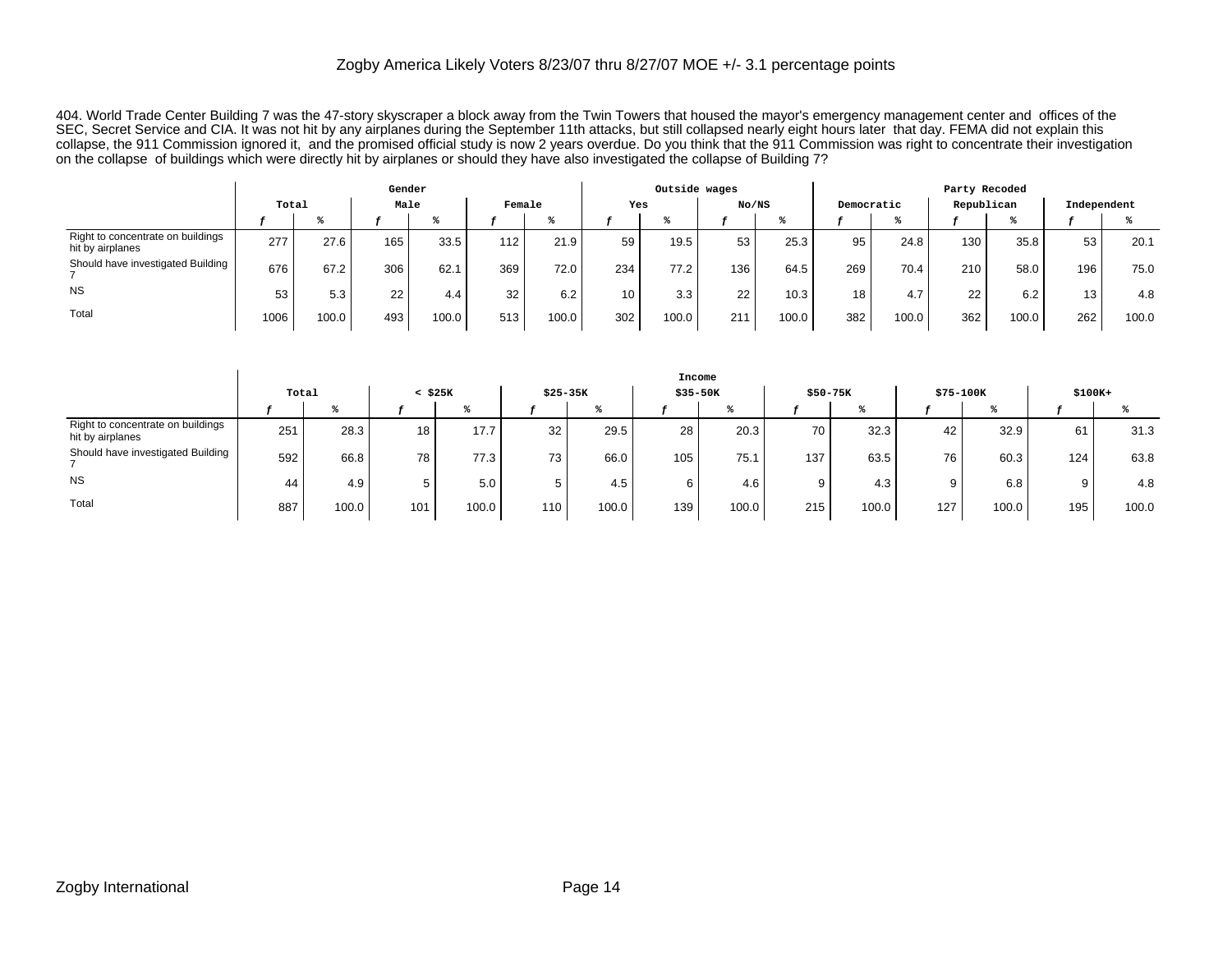405. Some people say that so many unanswered questions about 9/11 remain that the nation needs a new independent investigation of the attacks, including whether any US government officials consciously allowed or helped facilitate their success. Other people say the 9/11 attacks were thoroughly investigated and that any speculation about US government involvement is absurd. Who are you more likely to agree with?

|                         |       |            |      |       | Region |       |         |       |     |       |           |                  |                  | AgeGroup  |     |           |       |           |                |          |                 | Education |         |       |        |           |
|-------------------------|-------|------------|------|-------|--------|-------|---------|-------|-----|-------|-----------|------------------|------------------|-----------|-----|-----------|-------|-----------|----------------|----------|-----------------|-----------|---------|-------|--------|-----------|
|                         | Total |            | East |       |        | South | Central |       |     | West  | $18 - 29$ |                  | $30 - 49$        |           |     | $50 - 64$ | $65+$ |           | $<$ HS         |          | HSGrad          |           | SomeCol |       | $Col+$ |           |
|                         |       |            |      |       |        |       |         |       |     |       |           |                  |                  |           |     |           |       |           |                |          |                 |           |         |       |        |           |
| Should reinvestigate    | 369   | 36.7       | 94   | 40.5  | 87     | 33.7  | 105     | 33.6  | 84  | 41.7  | 76        | 64.3             | 130 <sup>1</sup> | 37.7      | 109 | 32.4      | 46    | 24.4      | 8 <sub>1</sub> | 44.2     | 92              | 44.9      | 115     | 37.6  | 153    | -32.1     |
| Thoroughly investigated | 571   | 56.8       | 131  | 56.4  | 157    | 60.   | 177     | 56.8  | 107 | 52.9  | 34        | 28.4             | 196              | 56.8      | 208 | 61.8      | 124   | 65.9      | 8 I            | 49.1     | 102             | 49.3      | 169     | 55.1  | 293    | 61.5      |
| <b>NS</b>               | 66    | 6.5        |      | 3.1   | 18     | 6.9   | 30      | 9.6   | 11. | 5.4   | 9         | 7.3 <sub>1</sub> | 19               | 5.5       | 19  | 5.7       | 18    | 9.8       |                | 6.7      | 12 <sub>1</sub> | 5.8       | 22      | 7.3   | 30     | 6.4       |
| Total                   |       | 1006 100.0 | 231  | 100.0 | 262    | 100.0 | 312     | 100.0 | 201 | 100.0 |           | 119   100.0      |                  | 346 100.0 |     | 336 100.0 |       | 188 100.0 |                | 17 100.0 |                 | 206 100.0 | 306     | 100.0 |        | 476 100.0 |

|                         |       |       |           |                  |           | AgeGroup-B |           |       |           |       |       |           |       |           |    |          | Race            |           |     |          |                |            |     | Union     |       |           |
|-------------------------|-------|-------|-----------|------------------|-----------|------------|-----------|-------|-----------|-------|-------|-----------|-------|-----------|----|----------|-----------------|-----------|-----|----------|----------------|------------|-----|-----------|-------|-----------|
|                         | Total |       | $18 - 24$ |                  | $25 - 34$ |            | $35 - 54$ |       | $55 - 69$ |       | $70+$ |           | White |           |    | Hisp     | AfrAmer         |           |     | Asian    | Other          |            | Yes |           | No/NS |           |
|                         |       |       |           |                  |           |            |           |       |           |       |       |           |       |           |    |          |                 |           |     |          |                |            |     |           |       |           |
| Should reinvestigate    | 361   | 36.6  | 36        | 78.7             | 65        | 57.2       | 138       | 33.7  | 87        | 30.2  | 36    | 27.7      | 225   | 29.4      | 56 | 70.7     | 65              | 59.1      | 8 I | 38.7     |                | 54.8       | 79  | 42.2      | 290   | 35.4      |
| Thoroughly investigated | 561   | 56.8  |           | 16.3             | 41        | 35.9       | 248       | 60.5  | 184       | 64.1  | 81    | 61.7      | 499   | 65.2      | 18 | 22.8     | 33 <sub>1</sub> | 29.9      | 6 I | 27.9     | 9 <sub>1</sub> | 45.2       | 99  | 52.6      | 472   | 57.7      |
| <b>NS</b>               | 65    | 6.6   | $\sim$    | 5.0 <sub>1</sub> |           | 6.9        | 24        | 5.9   | 16        | 5.7   | 15    | 11.2      |       | 5.4       |    | 6.5      | 12 <sub>1</sub> | 11.0      |     | 34.0     |                |            | 10  | 5.1       | 56    | 6.9       |
| Total                   | 988   | 100.0 | 45        | 100.0            |           | 115 100.0  | 410 l     | 100.0 | 287 I     | 100.0 |       | 132 100.0 |       | 765 100.0 |    | 80 100.0 |                 | 109 100.0 |     | 20 100.0 |                | 20   100.0 |     | 188 100.0 |       | 818 100.0 |

|                         |       |       |     |          | Live    |       |         |       |       |       |      |          |                 |           |                  | Ideology         |                 |       |                 |                   |                 |            |     | Child<17 |       |           |
|-------------------------|-------|-------|-----|----------|---------|-------|---------|-------|-------|-------|------|----------|-----------------|-----------|------------------|------------------|-----------------|-------|-----------------|-------------------|-----------------|------------|-----|----------|-------|-----------|
|                         | Total |       |     | Lge City | Sm City |       | Suburbs |       | Rural |       | Prog |          | Lib             |           | Mod              |                  | Cons            |       | VCons           |                   | Libert          |            | Yes |          | No/NS |           |
|                         |       |       |     |          |         |       |         |       |       |       |      |          |                 |           |                  |                  |                 |       |                 |                   |                 |            |     |          |       |           |
| Should reinvestigate    | 368   | 36.7  | 78  | 38.6     | 97      | 34.6  | 104     | 39.1  | 88 l  | 34.9  | 26   | 43.9     | 99              | 56.6      | 122 <sub>1</sub> | 35.9             | 84              | 27.3  | 10 <sub>1</sub> | 14.5 <sub>1</sub> |                 | 21.5       | 93  | 32.2     | 276   | 38.5      |
| Thoroughly investigated | 569   | 56.8  | 110 | 54.4     | 158     | 56.4  | 148     | 55.3  | 153   | 60.6  | 26   | 44.0     | 59 <sub>1</sub> | 34.0      | 192              | 56.5             | 21'             | 68.6  | 59              | 83.0              | 12 <sub>1</sub> | 78.5       | 169 | 58.9     | 402   | 55.9      |
| <b>NS</b>               | 66    | 6.6   | 14  | 7.1      | 25      | 9.0   | 15      | 5.6   | 11    | 4.5   |      | 12.1     | 16              | 9.4       | 26               | 7.6 <sub>1</sub> | 13 <sub>1</sub> | 4.1   | $\overline{2}$  | 2.5               |                 |            | 25  | 8.8      | 40    | 5.6       |
| Total                   | 1003  | 100.0 | 202 | 100.0    | 281     | 100.0 | 267 l   | 100.0 | 253   | 100.0 |      | 59 100.0 |                 | 174 100.0 |                  | 340 100.0        | 308             | 100.0 |                 | 71 100.0          |                 | 15   100.0 | 287 | 100.0    |       | 719 100.0 |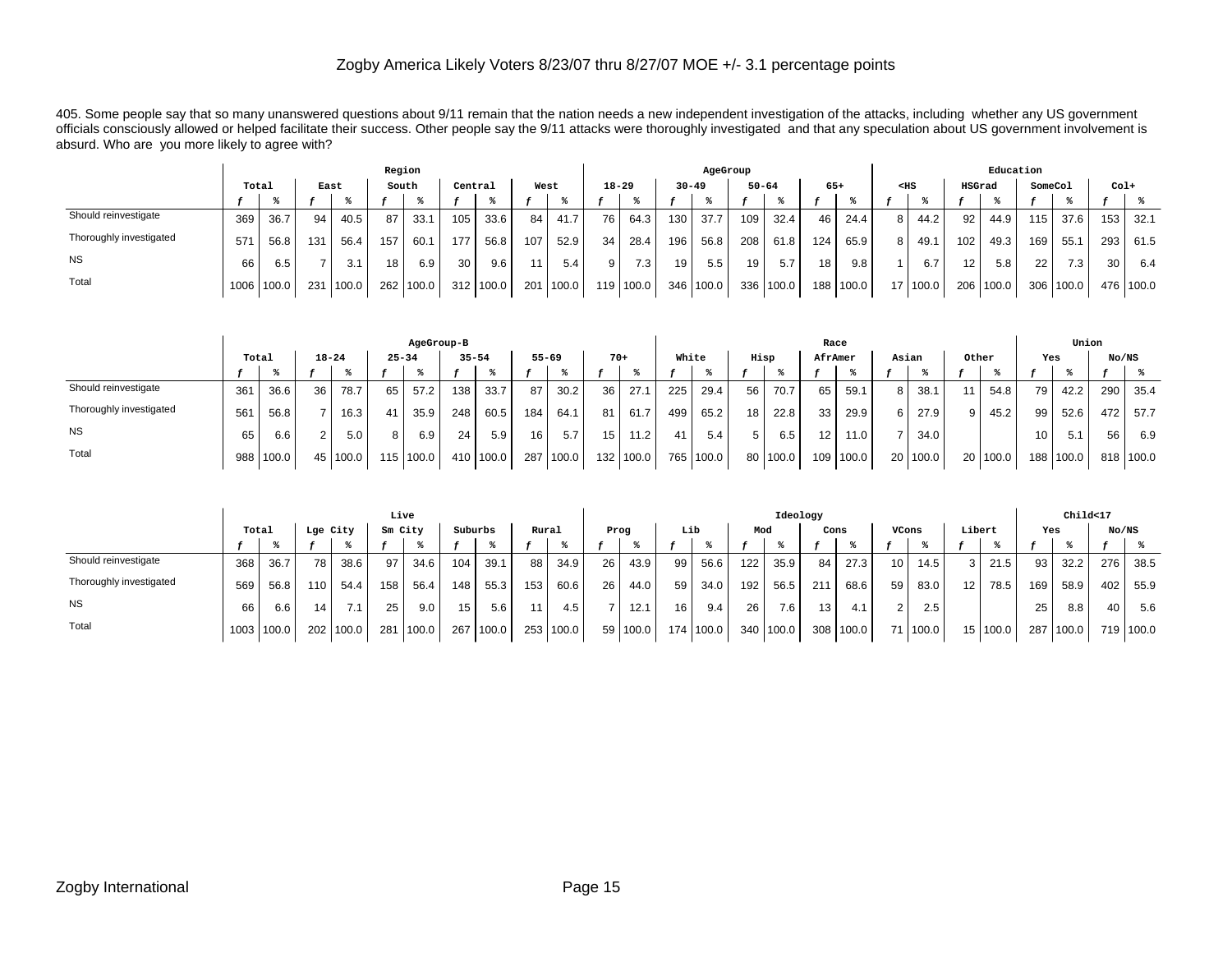405. Some people say that so many unanswered questions about 9/11 remain that the nation needs a new independent investigation of the attacks, including whether any US government officials consciously allowed or helped facilitate their success. Other people say the 9/11 attacks were thoroughly investigated and that any speculation about US government involvement is absurd. Who are you more likely to agree with?

|                         |       |        |          |       |            | Religion Recoded |        |          |            |           |     | BornAgain |                 |        |                 |           |        |             |                 | Attend Church |          |            |                 |           |       |       |
|-------------------------|-------|--------|----------|-------|------------|------------------|--------|----------|------------|-----------|-----|-----------|-----------------|--------|-----------------|-----------|--------|-------------|-----------------|---------------|----------|------------|-----------------|-----------|-------|-------|
|                         | Total |        | Catholic |       | Protestant |                  | Jewish |          | Other/None |           | Yes |           | No/NS           |        | Weekly+         |           | Weekly |             | $1 - 2/m$ o     |               | Holidays |            | Rarely          |           | Never |       |
|                         |       |        |          |       |            |                  |        |          |            |           |     |           |                 |        |                 |           |        |             |                 |               |          |            |                 |           |       |       |
| Should reinvestigate    | 365   | 36.5   | 109      | 40.5  | 145        | 29.7             | 14     | 45.2     | 96         | 48.2      | 58  | 24.8      | 87 <sub>1</sub> | 32.6   | 54              | 31.9      | 88 l   | 28.2        | 53              | 39.8          | 24       | 30.7       | 105             | 49.9      | 42    | 43.1  |
| Thoroughly investigated | 570   | 57.0   | 151      | 55.8  | 324        | 64.9             | 15     | 48.5     | 81         | 40.3      | 163 | 69.6      | 163             | 61.0   | 103             | 60.4      | 209    | 66.9        | 73 <sub>1</sub> | 55.1          | 47       | 60.0       | 92.             | 44.0      | 45    | 46.5  |
| <b>NS</b>               | 65    | 6.5    | 10       | 3.8   | 30         | 6.1              | $\sim$ | 6.3      | 23         | 11.5      | 13  | 5.6       | 17              | 6.4    | 13 <sub>1</sub> | 7.6.      | 15     | 4.8         |                 | 5.1           |          | 9.4        | 13 <sup>1</sup> | 6.2       | 10    | 10.5  |
| Total                   | 1000  | '100.0 | 270      | 100.0 | 500        | 100.0            |        | 30 100.0 |            | 200 100.0 |     | 234 100.0 | 267             | 1100.0 |                 | 170 100.0 |        | 312   100.0 | 132             | 100.0         |          | 78   100.0 |                 | 210 100.0 | 97    | 100.0 |

|                         | Status |       |     |       |     |       |     |       |                 |       |     | Resident |         |       |        |       |       | Own Gun? |                       |                       |                    | Armed Forces |         |       |                     |  |     |  |       |  |     |  |       |  |
|-------------------------|--------|-------|-----|-------|-----|-------|-----|-------|-----------------|-------|-----|----------|---------|-------|--------|-------|-------|----------|-----------------------|-----------------------|--------------------|--------------|---------|-------|---------------------|--|-----|--|-------|--|-----|--|-------|--|
|                         | Total  |       |     |       |     |       |     |       |                 |       |     |          | Married |       | Single |       | D/W/S |          | <b>Civil</b><br>union |                       | My city or<br>town |              | America |       | The planet<br>earth |  | Yes |  | No/NS |  | Yes |  | No/NS |  |
|                         |        |       |     |       |     |       |     |       |                 |       |     |          |         |       |        |       |       |          |                       |                       |                    |              |         |       |                     |  |     |  |       |  |     |  |       |  |
| Should reinvestigate    | 368    | 36.6  | 193 | 29.5  | 107 | 70.0  | 62  | 33.2  | 6               | 52.3  | 118 | 36.1     | 135     | 30.1  | 104    | 50.6  | 143   | 31.3     | 224                   | 41.9                  | 275                | 35.8         | 93      | 39.5  |                     |  |     |  |       |  |     |  |       |  |
| Thoroughly investigated | 570    | 56.8  | 408 | 62.5  | 43  | 27.8  | 116 | 62.3  | 4               | 32.6  | 188 | 57.6     | 290     | 64.5  | 85     | 41.4  | 287   | 62.8     | 273                   | 51.                   | 457                | 59.3         | 115     | 48.5  |                     |  |     |  |       |  |     |  |       |  |
| <b>NS</b>               | 66     | 6.6   | 52  | 8.0   |     | 2.2   | 8   | 4.5   | 2               | 15.1  | 21  | 6.3      | 25      | 5.5   | 16     | 8.0   | 27    | 5.9      | 38                    | 71<br>$\mathcal{L}$ . | 38                 | 4.9          | 28      | 12.0  |                     |  |     |  |       |  |     |  |       |  |
| Total                   | 1004   | 100.0 | 653 | 100.0 | 154 | 100.0 | 186 | 100.0 | 12 <sub>1</sub> | 100.0 | 327 | 100.0    | 449     | 100.0 | 206    | 100.0 | 457   | 100.0    | 535                   | 100.0                 | 770.               | 100.0        | 236     | 100.0 |                     |  |     |  |       |  |     |  |       |  |

|                         | Sports Attendance |       |     |       |               |          |                  |           |                          |       |                  | Shop Wal-Mart                 |                   |           |        |           |                 |           |           |       |       | Passport |          |       |     |           |       |  |
|-------------------------|-------------------|-------|-----|-------|---------------|----------|------------------|-----------|--------------------------|-------|------------------|-------------------------------|-------------------|-----------|--------|-----------|-----------------|-----------|-----------|-------|-------|----------|----------|-------|-----|-----------|-------|--|
|                         | Total             |       |     |       | <b>NASCAR</b> |          | Little<br>League |           | High<br>school<br>sports |       |                  | Profession<br>NS<br>al sports |                   |           | Weekly |           | Few/mo          |           | Couple/yr |       | Never |          | Other/NS |       | Yes |           | No/NS |  |
|                         |                   |       |     |       |               |          |                  |           |                          |       |                  |                               |                   |           |        |           |                 |           |           |       |       |          |          |       |     |           |       |  |
| Should reinvestigate    | 368               | 36.6  | 39  | 50.2  | 17            | 29.5     | 42               | 35.4      | 198                      | 35.7  | 72 <sub>1</sub>  | 36.7                          | 108               | 37.7      | 95     | 33.3      | 69              | 33.6      | 73        | 45.9  | 24    | 35.2     | 168      | 34.0  | 201 | 39.2      |       |  |
| Thoroughly investigated | 571               | 56.8  | 34  | 44.6  | 40            | 67.1     | 72               | 60.0      | 312                      | 56.4  | 114 <sub>1</sub> | 57.8                          | 166 <sub>1</sub>  | 58.1      | 172    | 60.5      | 112             | 54.9      | 78 ہ      | 48.6  | 41    | 59.3     | 292      | 59.4  | 279 | 54.3      |       |  |
| <b>NS</b>               | 66                | 6.5   |     | 5.2   | C             | 3.4      | 5                | 4.6       | 44                       | 7.9   | 11               | 5.4                           | $12 \overline{ }$ | 4.2       | 18     | 6.2       | 24 <sub>1</sub> | 1.5       | 9         | 5.5   |       | 5.4      | 32       | 6.6   | 33  | 6.5       |       |  |
| Total                   | 1005              | 100.0 | 77. | 100.0 |               | 59 100.0 |                  | 120 100.0 | 553                      | 100.0 | 197              | 100.0                         |                   | 286 100.0 |        | 284 100.0 |                 | 205 100.0 | 160       | 100.0 | 70    | 100.0    | 492      | 100.0 |     | 514 100.0 |       |  |